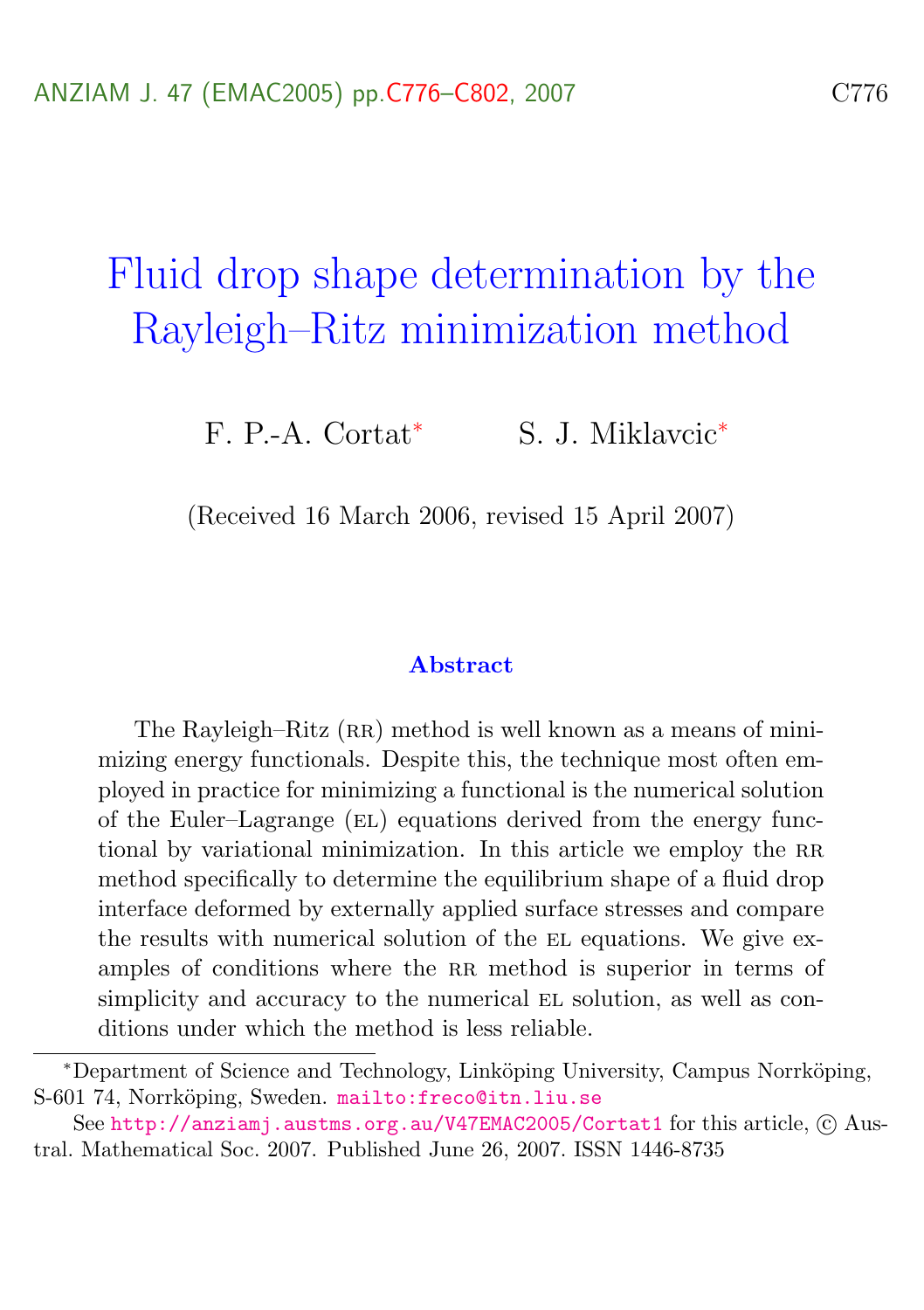### <span id="page-1-1"></span>Contents C777

# **Contents**

|                   | 1 Introduction                                                                                                                               | C777                         |
|-------------------|----------------------------------------------------------------------------------------------------------------------------------------------|------------------------------|
| $2^{\circ}$       | Free energy of sessile drop under gravitational and arbi-<br>trary surface stress                                                            | C778                         |
| 3                 | Rayleigh–Ritz determination of sessile drop shapes<br>3.1 Incorporation of physical constraints<br>3.2 <sub>1</sub><br>3.3 <sup>°</sup>      | C781<br>C781<br>C783<br>C785 |
|                   | 4 Numerical results and discussion<br>4.2 A sessile drop stressed under gravity<br>4.3 A sessile drop stressed under gravity and interaction | C785<br>C786<br>C792<br>C795 |
|                   | <b>5</b> Overall summary                                                                                                                     | <b>C800</b>                  |
| <b>References</b> |                                                                                                                                              | C800                         |

# <span id="page-1-0"></span>1 Introduction

During the past few years there has been growing experimental [\[1,](#page-24-2) [2,](#page-24-3) [3,](#page-25-0) [4,](#page-25-1) [5,](#page-25-2) [6,](#page-25-3) [7,](#page-25-4) [8,](#page-25-5) [9,](#page-25-6) [10,](#page-25-7) [11\]](#page-25-8) and theoretical [\[12,](#page-25-9) [13,](#page-25-10) [14,](#page-25-11) [15,](#page-25-12) [16,](#page-25-13) [17,](#page-26-0) [18,](#page-26-1) [19,](#page-26-2) [20,](#page-26-3) [21,](#page-26-4) [22\]](#page-26-5), interest in systems where deformable surfaces interact with colloidal particles in liquids. These systems are important as they commonly appear in both nature and in technical situations. Practical examples arise in areas such as biotechnology (involving biological cells, vesicles, emulsions and the like) and in the pulp and paper industry (for example, with the de-inking of recycled paper fibres by flotation). The focus of study is on events related to the interaction between free surfaces of bubbles and other fluid drops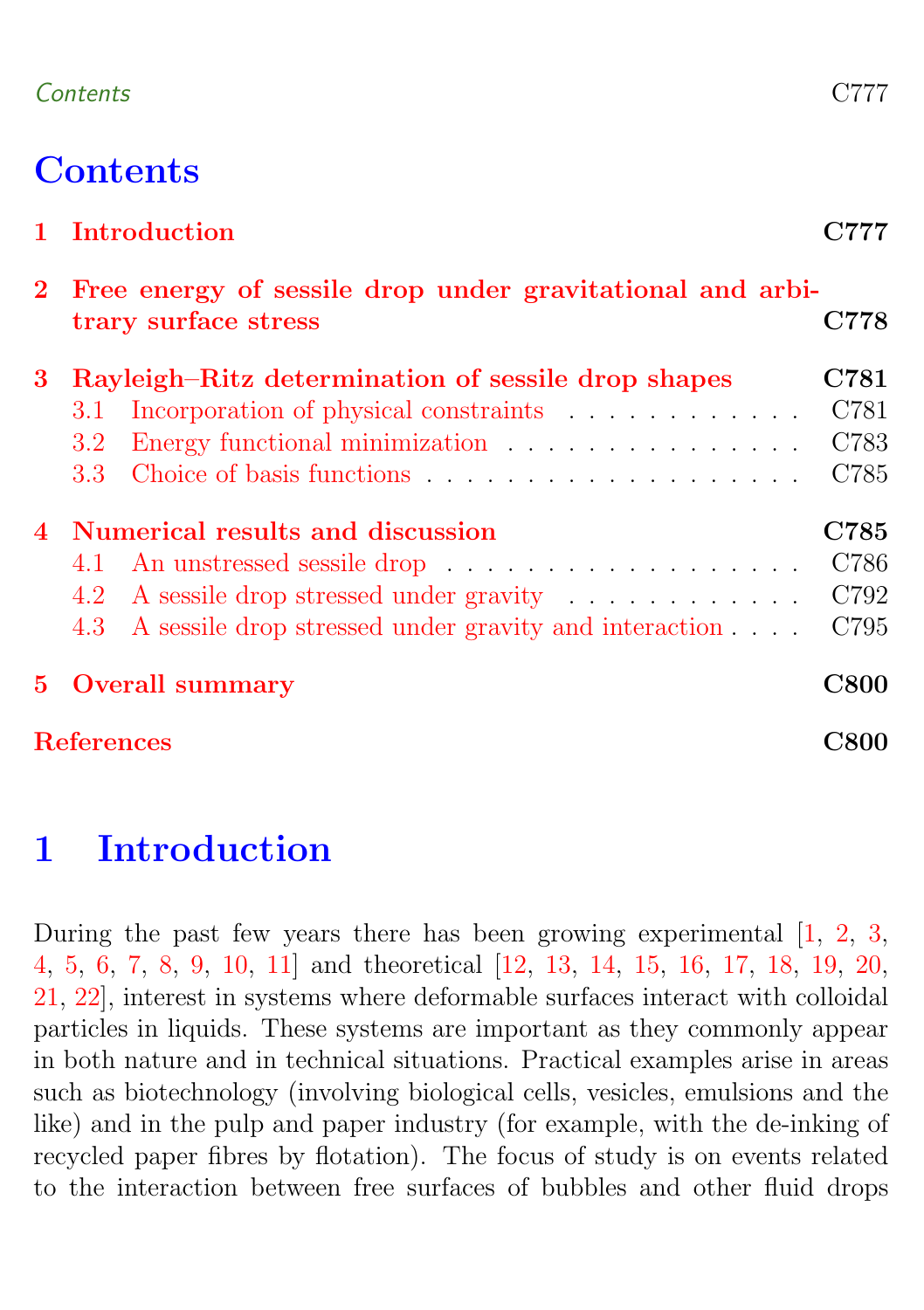<span id="page-2-1"></span>and solid particles. One core property that must be established for any quantitative assessment of the effects of interaction is the deformed shape that the drop adopts. Determination of this shape, through solution of a non-linear problem, must invariably be achieved numerically. However, it is desirable to have a simpler, more expedient, though equally accurate means to determine this quantity. One aim of our continued efforts is the derivation of a simple, robust and general approach to modeling the shape behavior of liquid drops as they are stressed by colloidal or other influences.

Here we consider an alternate simple, semi-analytical method and use it to address a number of free surface problems. Instead of following the traditional route of numerically solving the Euler–Lagrange equation for this problem, or deriving approximate solutions of this equation [\[21,](#page-26-4) [17,](#page-26-0) [22\]](#page-26-5), we tackle the energy minimization directly by means of the Rayleigh–Ritz method [\[23\]](#page-26-6). The desired equilibrium solution is expressed as a sum/series of appropriately defined basis functions. The series involves a number of free parameters which are subsequently determined by the condition that they collectively minimize the free energy functional for the problem. For three different problems of increasing complexity, we compare the results of this direct approach against results of the more traditional numerical line (described in Section [2\)](#page-2-0) and discuss its advantages and disadvantages.

# <span id="page-2-0"></span>2 Free energy of sessile drop under gravitational and arbitrary surface stress

The system we consider consists of a fluid drop, deposited on a solid substrate and interacting with a spherical particle via a given, attractive force law (see Figure [1a](#page-3-0)). The system is assumed axisymmetric. That is, we assume cylindrical symmetry around the z-axis, defined to be perpendicular to the substrate and extending through the apex of the drop. Axisymmetry implies that the particle is positioned exactly above the apex. Furthermore, the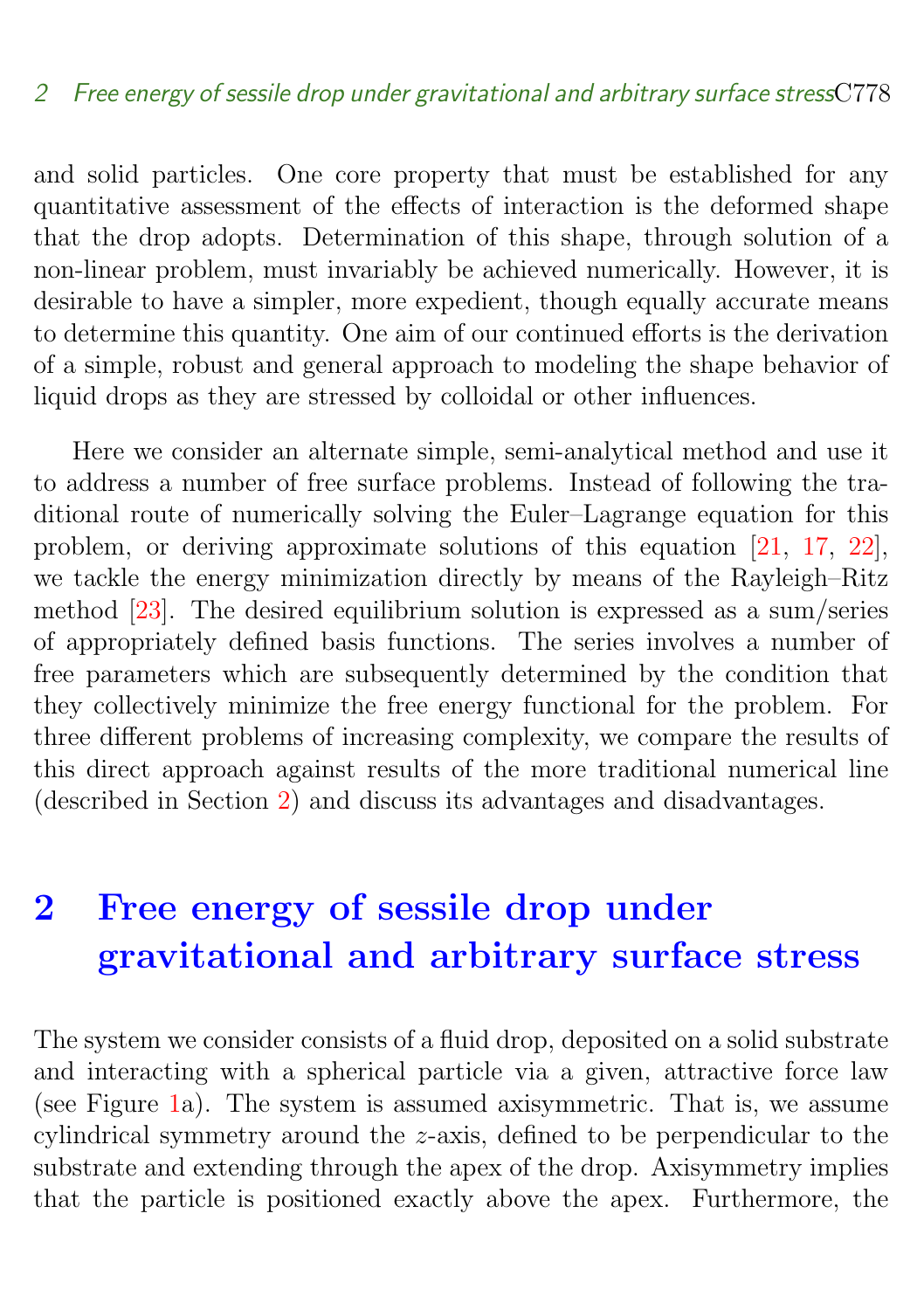2 Free energy of sessile drop under gravitational and arbitrary surface stressC779



<span id="page-3-0"></span>Figure 1: (a) Schematic of the drop-particle interaction system. The extent of the drop deformation due to the interaction with the spherical particle is deliberately exaggerated. (b) Schematic of the unstressed sessile drop. The geometry of the drop profile corresponds to a part of a sphere.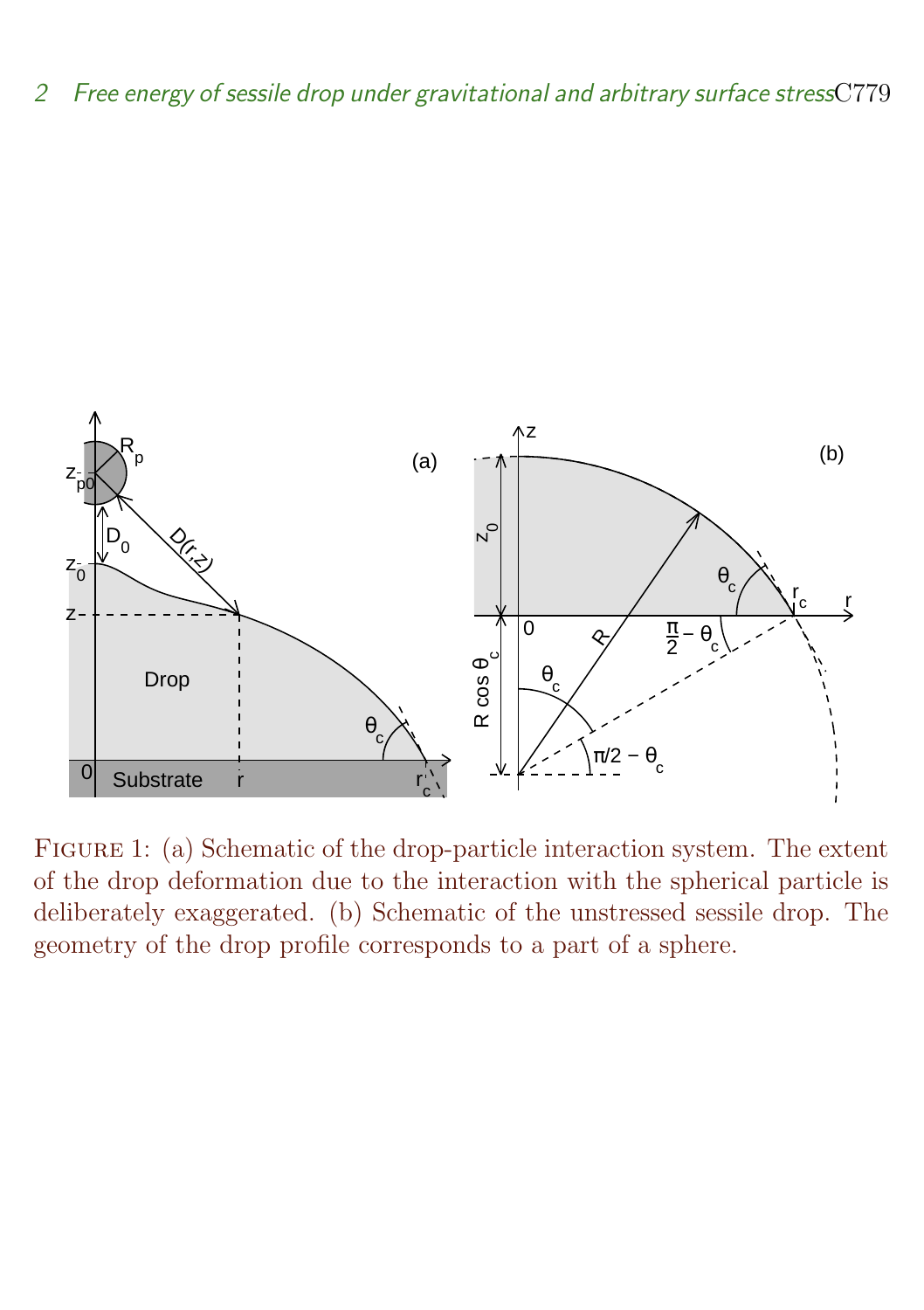<span id="page-4-2"></span>contact angle, which the drop makes with the substrate is assumed strictly smaller than  $90^\circ$ ; thus we describe the drop shape by specifying its height, z, as a function of  $r$ , the radius.

The free energy,  $\mathcal F$ , as a functional of the shape,  $z(r)$ , involves terms from three physical contributions: a surface energy describing the work done in creating the surface, proportional to the surface tension,  $\gamma$ ; a local surface stress,  $\sigma(r, z)$ , acting over the entire surface arising from the interaction between the free interface and another body; and a buoyancy term proportional to the gravitational acceleration, q, and the density difference,  $\Delta \rho$ . Finally, assuming incompressibility, the condition of constant volume is enforced by the fourth term involving a Lagrangian multiplier, Λ. Under a constant contact radius,  $r_c$ , assumption, the free energy functional is

<span id="page-4-0"></span>
$$
\mathcal{F} = 2\pi \int_0^{r_c} r \left[ (\gamma + \sigma) \sqrt{1 + z_r^2} + \frac{g\Delta \rho}{2} z^2 + \Lambda z \right] dr , \qquad (1)
$$

where  $z_r := \partial z / \partial r$ . By minimizing this expression we determine the profile shape function,  $z(r)$ .

To minimize the free energy  $(1)$  in the domain of admissible functions, a subset of the set of non-negative functions over the interval  $[0, r_c]$  is used. The admissible functions must be twice differentiable in  $[0, r_c]$ , have zero slope at the apex,  $z_r|_{r=0} = 0$ , from cylindrical symmetry, and  $r_c$  must be their first zero. The Euler–Lagrange variational method applied to equation [\(1\)](#page-4-0) gives [\[20\]](#page-26-3)

<span id="page-4-1"></span>
$$
(\gamma + \sigma) \left( \frac{z_r}{\sqrt{1 + z_r^2}} + \frac{r z_{rr}}{\left(1 + z_r^2\right)^{3/2}} \right) + \frac{r}{\sqrt{1 + z_r^2}} \left( \sigma_r z_r - \sigma_z \right) = r \left( g \Delta \rho z + \Lambda \right).
$$
\n(2)

This is a second order non-linear differential equation for  $z(r)$ , involving both gravity and surface energy density. This equation has not been solved analytically; accurate numerical solutions are really the only general recourse.

The surface energy density,  $\gamma + \sigma$ , is generally a complicated function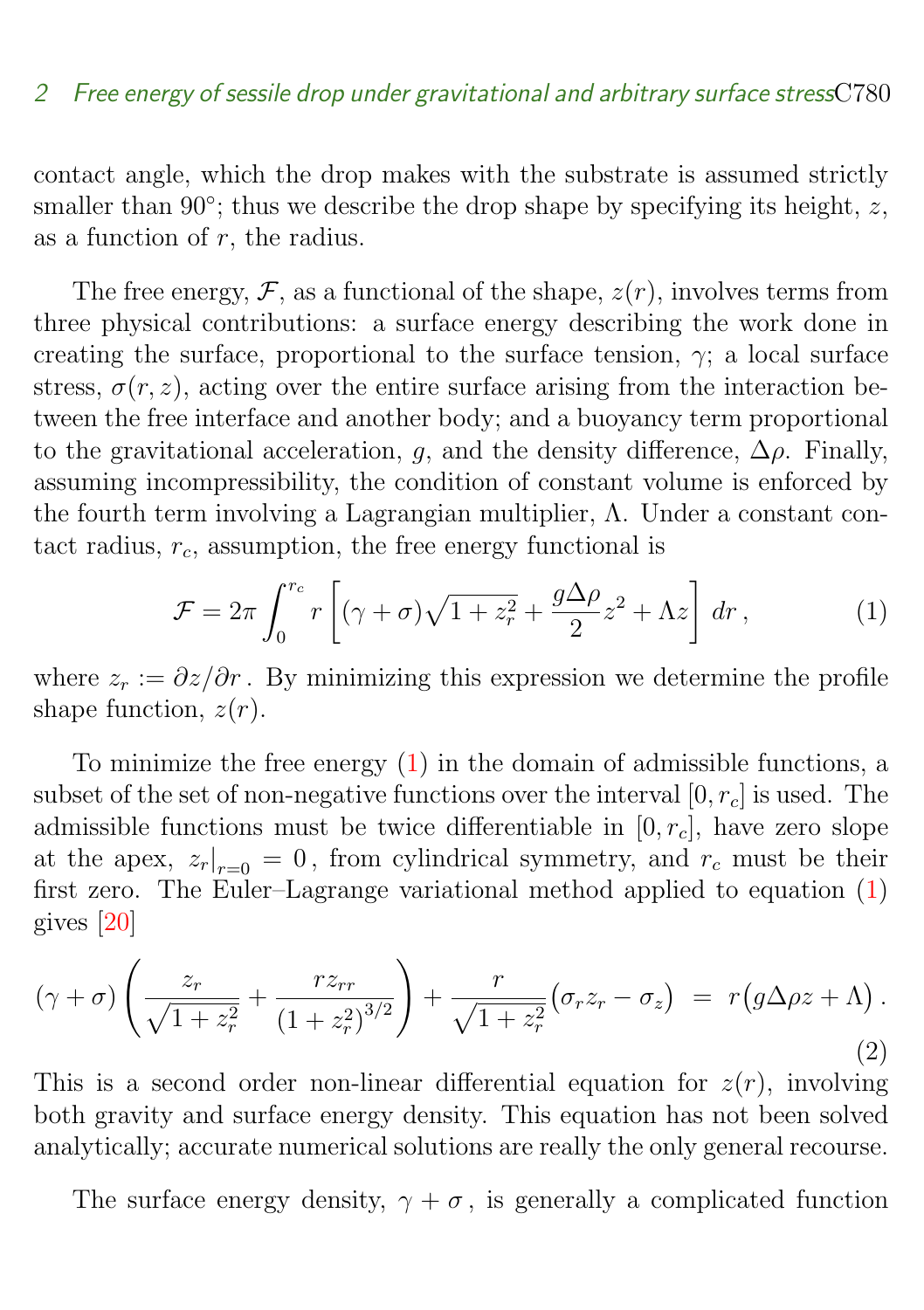<span id="page-5-2"></span>of  $z(r)$ . However, we simplify matters by taking  $\sigma$  as a function of the single quantity,  $D(r, z)$ , being the perpendicular distance between the particle and the profile (see Figure [1\)](#page-3-0).  $\sigma(D)$  corresponds to the work done in bringing the particle from infinity to a distance D, against a pressure field,  $\pi$ , due to the interaction. Taking  $\pi(D)$  as the pressure field between two infinite plates, we have

$$
\sigma(D) = -\int_{\infty}^{D} \pi(D') dD' \text{ where } \pi(D) = -\frac{\mathcal{A}}{6\pi D^3}.
$$

A is a measure of the strength of the van der Waals surface interaction, taking values in the range  $[2 \cdot 10^{-22}, 2 \cdot 10^{-20}]$  J. The perpendicular distance between the particle and the profile shape,  $D(r, z)$  (see Figure [1a](#page-3-0)), is defined by the coordinate pair  $\{r, z(r)\}\colon (D + R_p)^2 = r^2 + (z_{p0} - z)^2$ . Here,  $R_p$  is the radius of the spherical particle and  $z_{n0}$  denotes the height of its center above the reference level  $z = 0$  (substrate). By the above integral, the effective local interaction energy is

$$
\sigma(r, z(r)) = -\frac{\mathcal{A}}{12\pi} \left( \sqrt{\left(z_{p0} - z(r)\right)^2 + r^2} - R_p \right)^{-2}
$$

# <span id="page-5-0"></span>3 Rayleigh–Ritz determination of sessile drop shapes

The approximate solution we discuss in this section is based on the Rayleigh– Ritz method, a technique that tackles the minimization or variation problems directly [\[23\]](#page-26-6).

## <span id="page-5-1"></span>3.1 Incorporation of physical constraints

A number of conditions that must be satisfied by the equilibrium shape are incorporated directly into the definition of basis functions. The first is

.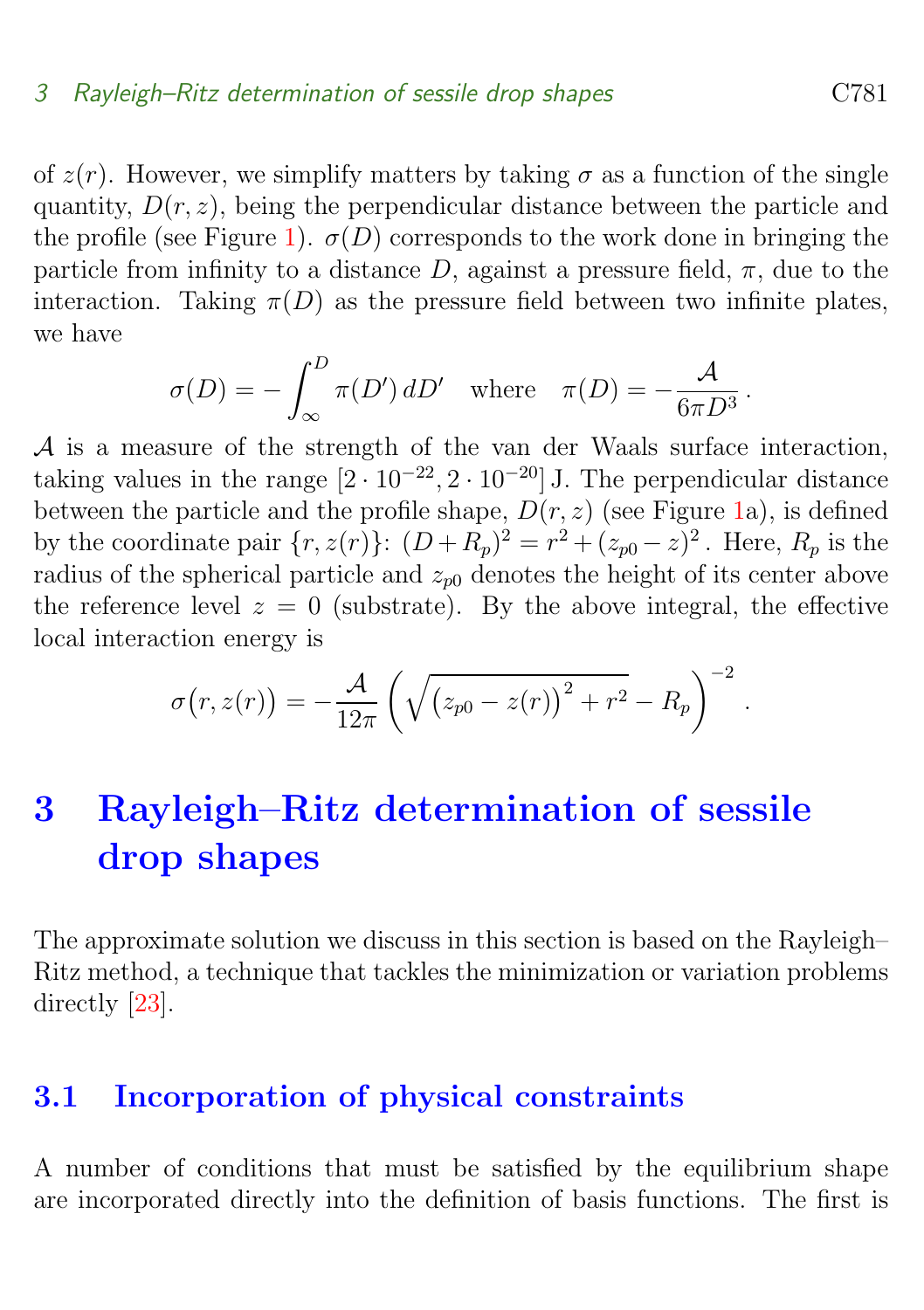the constraint of constant volume. We begin with an ansatz of the form  $z(r) = \sum_{n=1}^{N} a_n f_n(r)$ , where  $f_n(r)$  are arbitrarily chosen functions. The volume condition assuming an axisymmetric drop whose maximum radial extent is a fixed radius  $r_c$ , takes the form

$$
\int_0^{r_c} rz(r) dr = \int_0^{r_c} r \left( \sum_{n=1}^N a_n f_n(r) \right) dr = V_0.
$$

This represents an equation for  $a_1$ , in terms of the remaining coefficients. Explicitly, we have

$$
a_1 = \frac{V_0}{\int_0^{r_c} r f_1(r) dr} - \sum_{n=2}^N a_n \frac{\int_0^{r_c} r f_n(r) dr}{\int_0^{r_c} r f_1(r) dr}.
$$

Consequently, the ansatz takes the form

$$
z(r) = a_1 f_1(r) + \sum_{n=2}^{N} a_n f_n(r) = y_0(r) + \sum_{n=2}^{N} a_n y_n(r), \qquad (3)
$$

which explicitly involves the  $N-1$  coefficients  $a_2, \ldots, a_N$ , and new functions

$$
y_0(r) := \frac{V_0 f_1(r)}{\int_0^{r_c} r f_1(r) dr} \quad , \quad y_n(r) := -\frac{\int_0^{r_c} r f_n(r) dr}{\int_0^{r_c} r f_1(r) dr} f_1(r) + f_n(r) .
$$

 $y_0(r)$  alone explicitly fulfills the volume condition.

A second constraint is one of either of two options: a fixed contact radius,  $z(r_c) = 0$  and fixed contact angle condition,  $z_r(r_c) = -\tan\theta_c$ . In the last case,  $\theta_c$  is fixed by the relative strengths of surface energies and  $r_c$  is to be determined. In the first case we have

$$
z(r_c) = 0 \quad \Rightarrow \quad \sum_{n=2}^{N} a_n y_n(r_c) = -y_0(r_c).
$$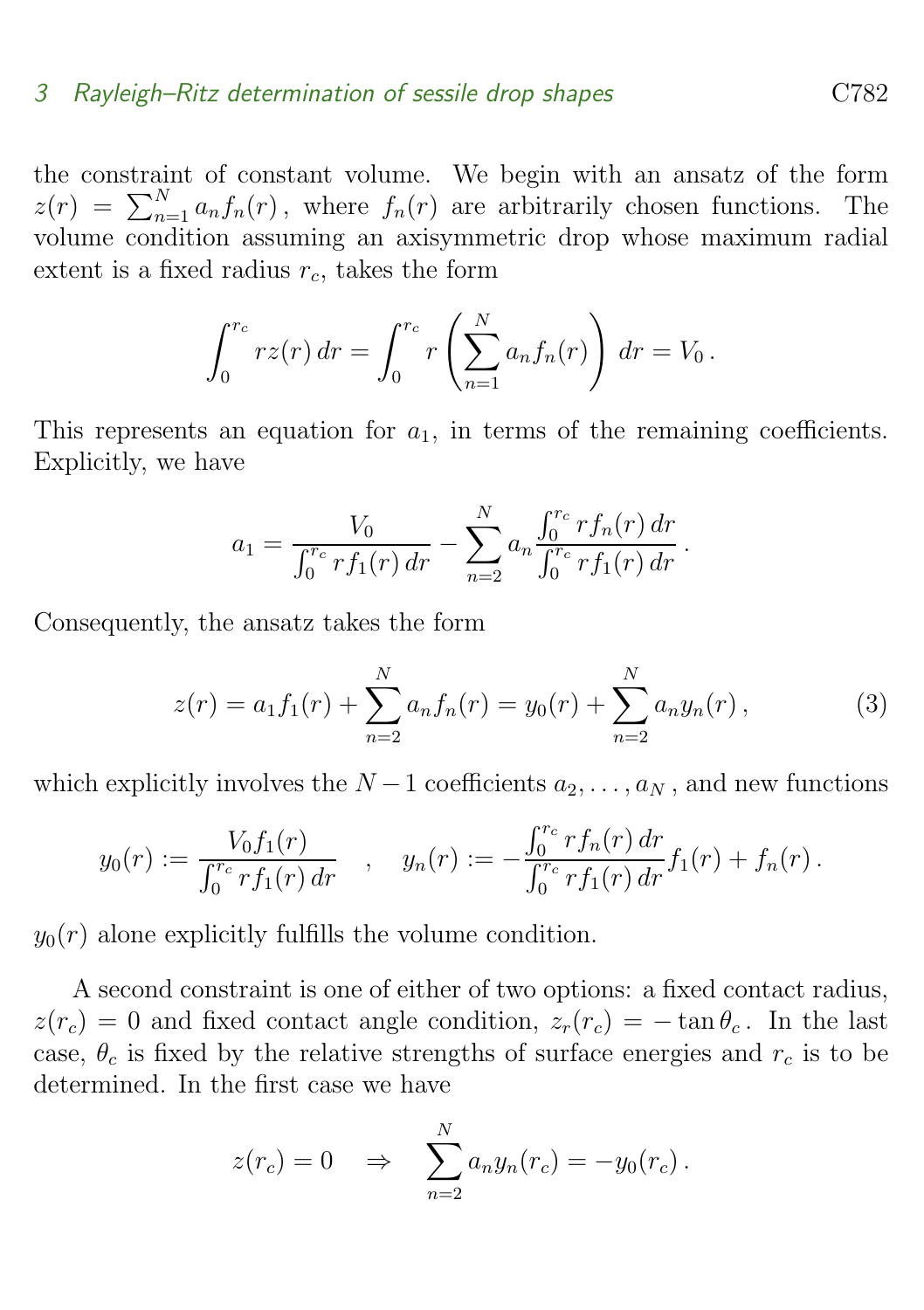For arbitrary basis functions,  $f_n(r)$ , the  $y_n$  do not necessarily all vanish at  $r_c$ for all  $n$ . Hence, the above defines a second equation involving all of the  $N-1$  coefficients, which is be solved for, say,  $a_2$ . Provided  $y_2(r_c) \neq 0$ ,

$$
a_2 = -\frac{\sum_{n=3}^{N} a_n y_n(r_c) + y_0(r_c)}{y_2(r_c)}.
$$

The second constraint thus leads to the new ansatz

<span id="page-7-1"></span>
$$
z(r) = y_0(r) + a_2 y_2(r) + \sum_{n=3}^{N} a_n y_n(r) = z_0(r) + \sum_{n=3}^{N} a_n \phi_n(r), \qquad (4)
$$

in which we define new functions

$$
z_0(r) := y_0(r) + a_2 y_2(r), \quad \phi_n(r) := -\frac{y_n(r_c)}{y_2(r_c)} y_2(r) + y_n(r).
$$
 (5)

These functions now satisfy both the constant volume condition and the constant contact radius boundary condition for any initial choice of functions. This process is repeated for each physical constraint one wishes to impose on the desired solution.

### <span id="page-7-0"></span>3.2 Energy functional minimization

Explicit use of  $(4)$  in the Rayleigh–Ritz method applied to the free energy functional  $(1)$ , yields

<span id="page-7-2"></span>
$$
\mathcal{F}[z(r)] = 2\pi \int_0^{r_c} r \left[ \left( \gamma + \sigma(r, z(r)) \right) \sqrt{1 + z_r^2} + \frac{g\Delta \rho}{2} z(r)^2 \right] dr
$$

$$
= \int_0^{r_c} f \left( r, \sum_{i=3}^N a_i \phi_i, \sum_{i=3}^N a_i \phi_{i,r} \right) dr = \mathcal{F}(a_3, a_4, \dots, a_N). \tag{6}
$$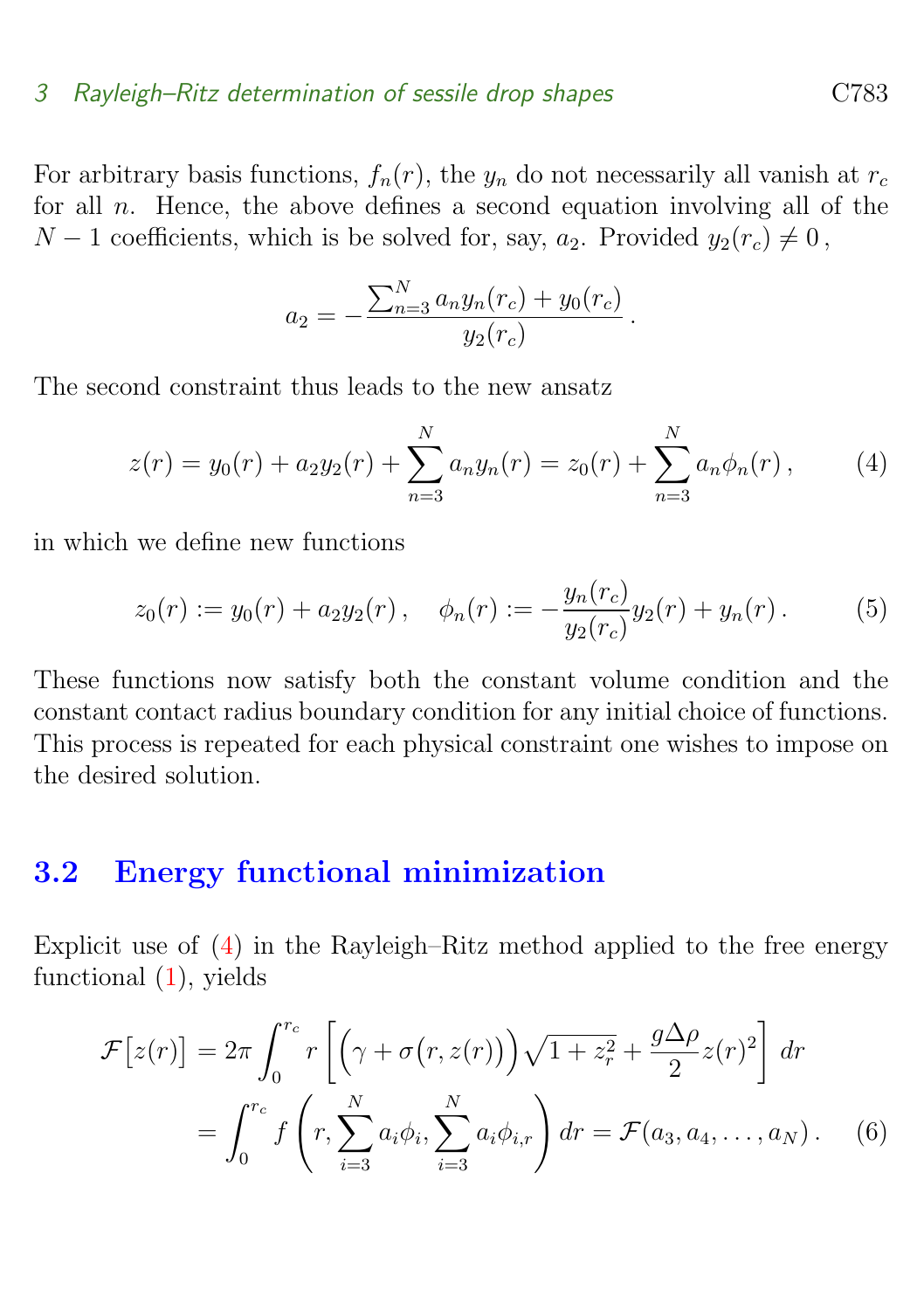Minimization of [\(6\)](#page-7-2) proceeds through partial differentiation with respect to the parameters  $\{a_n\}_{n=3}^N$ , and results in the system of equations,

<span id="page-8-0"></span>
$$
\frac{\partial \mathcal{F}}{\partial a_n} = 0, \quad i = 3, \dots, n. \tag{7}
$$

Noting that  $\partial z/\partial a_n = \phi_n(r)$ , the partial derivatives of F with respect to  ${a_n}_{n=3}^N$  are

<span id="page-8-1"></span>
$$
\frac{\partial \mathcal{F}}{\partial a_n} = 2\pi \int_0^{r_c} r \left[ (\gamma + \sigma) \frac{z_r}{\sqrt{1 + z_r^2}} \frac{\partial \phi_n}{\partial r} + \sigma_z \phi_n \sqrt{1 + z_r^2} + g \Delta \rho z \phi_n \right] dr, \tag{8}
$$

where the final expansion [\(4\)](#page-7-1) is inserted for  $z(r)$ . Equations [\(7\)](#page-8-0) are solved for  ${a_n}_{n=3}^N$  using the Newton–Raphson method. The multi-dimensional version of the Newton–Raphson routine applied to our given problem is

<span id="page-8-2"></span>
$$
a_{i+1} = a_i - \left[ \left( \frac{\partial \overrightarrow{F}}{\partial a} \cdot J^{-1} \right) \Big|_{a_n = a_i} \right]_i,
$$

where  $\overrightarrow{0.5/0}$  $\partial \mathcal{F}/\partial a$  is the vector gradient of  $\mathcal F$  with respect to the  $a_n$ , and J is the Jacobian matrix whose components are the second partial derivatives of the energy,  $\mathcal{F}$ , with respect to  $a_i$  and  $a_j$ ,

$$
\frac{\partial^2 \mathcal{F}}{\partial a_i a_j} = 2\pi \int_0^{r_c} r \left[ \left( \sigma_{zz} \sqrt{1 + z_r^2} + g \Delta \rho \right) \phi_i(r) \phi_j(r) \right] dr \n+ 2\pi \int_0^{r_c} r \left[ \frac{z_r \sigma_z}{\sqrt{1 + z_r^2}} \left( \phi_i(r) \frac{\partial \phi_j}{\partial r} + \phi_j(r) \frac{\partial \phi_i}{\partial r} \right) + \frac{\gamma + \sigma}{\sqrt[3]{1 + z_r^2}} \frac{\partial \phi_i}{\partial r} \frac{\partial \phi_j}{\partial r} \right] dr.
$$
\n(9)

Here and in  $(8)$ , we used

$$
\frac{\partial \sigma}{\partial a_n} = \frac{\partial \sigma}{\partial z} \frac{\partial z}{\partial a_n} = \sigma_z \phi_n(r) , \quad \frac{\partial^2 \sigma}{\partial a_m a_n} = \frac{\partial^2 \sigma}{\partial z^2} \frac{\partial z}{\partial a_m} \frac{\partial z}{\partial a_n} = \sigma_{zz} \phi_n(r) \phi_m(r) .
$$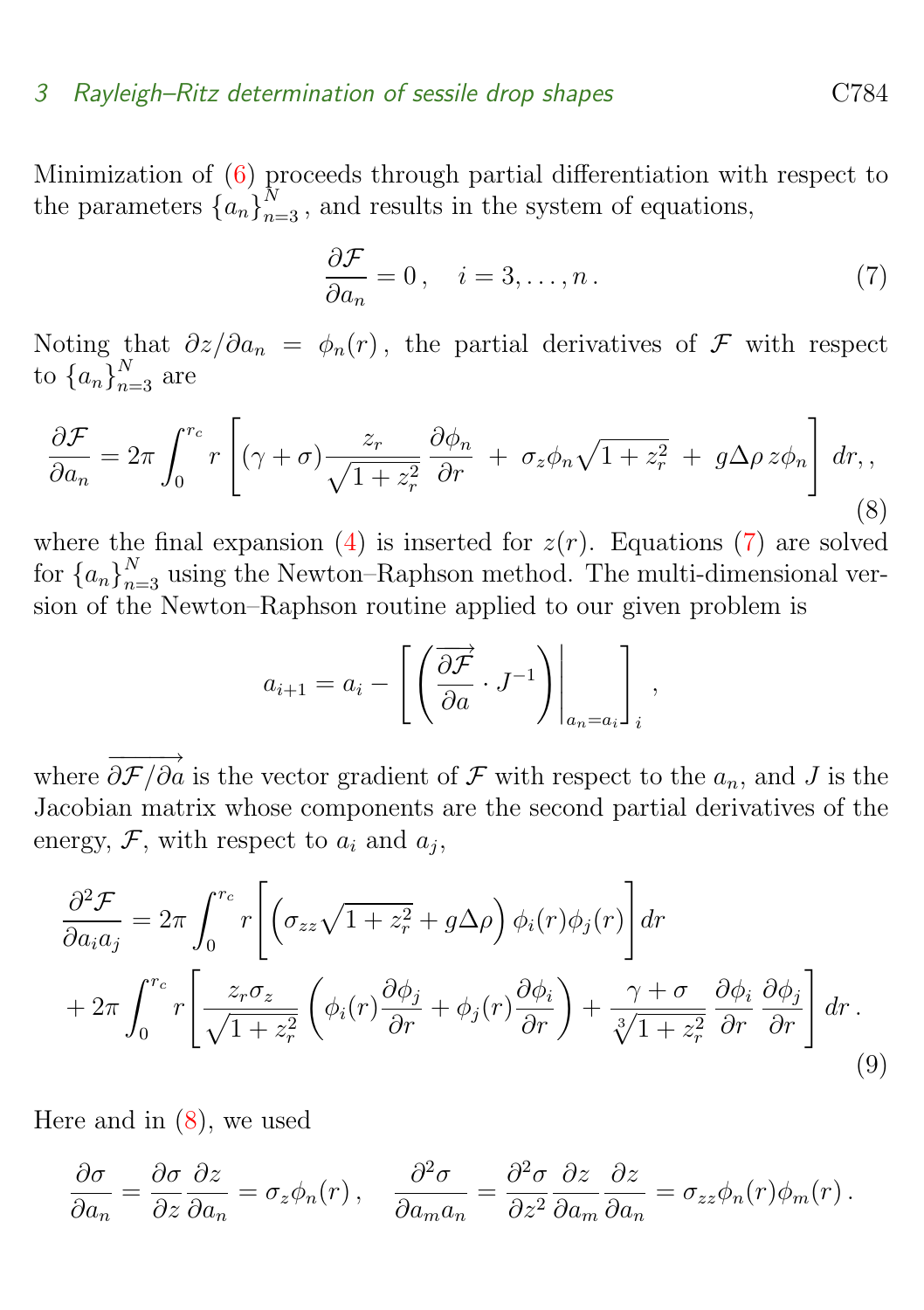Actual inversion of the Jacobian and solution for the vector of coefficients  $\{a_n\}$ is achieved using a Gaussian elimination scheme. The free energy functional  $(6)$ , and its various first  $(8)$  and second  $(9)$  partial derivatives are explicitly given for rapid evaluation. All integrations are numerically calculated using the trapezoidal rule.

### <span id="page-9-0"></span>3.3 Choice of basis functions

The Rayleigh–Ritz method is a fast and manageable method which is, however, dependent on the choice of functions,  $f_n(r)$ . We shall see that an appropriate choice of the  $f_n(r)$  significantly improves the accuracy of the approximation. In the above discussion and in the numerical implementation, we implicitly assumed the functions,  $f_n(r)$ , satisfy axisymmetry:  $\partial f_n/\partial r = 0$ at  $r = 0$ , and will even satisfy the constraint  $f_n(r_c) = 0$ . Since we specified  $a_2$  in [\(4\)](#page-7-1), this last requirement is not necessary and we can choose more general functions. However, to ensure as few expansion coefficients as possible and save on computation time, it is easier to choose basis functions that fulfill both these conditions. In the numerical study we implement four different options:

<span id="page-9-2"></span>
$$
f_n(r) \in \left\{ r_c^{2n} - r^{2n} \,, \quad \cos\left(\frac{\pi n}{2} \frac{r}{r_c}\right) \,, \quad \frac{1}{n} e^{-n(r/r_c)^2} \,, \quad J_0\left(\alpha_{0n} \frac{r}{r_c}\right) \right\} \,, \tag{10}
$$

referred to as algebraic, trigonometric, exponential and Bessel bases, respectively.

## <span id="page-9-1"></span>4 Numerical results and discussion

We apply the method described above to three different systems of sessile drops. In order of increasing physical complexity, the problems we consider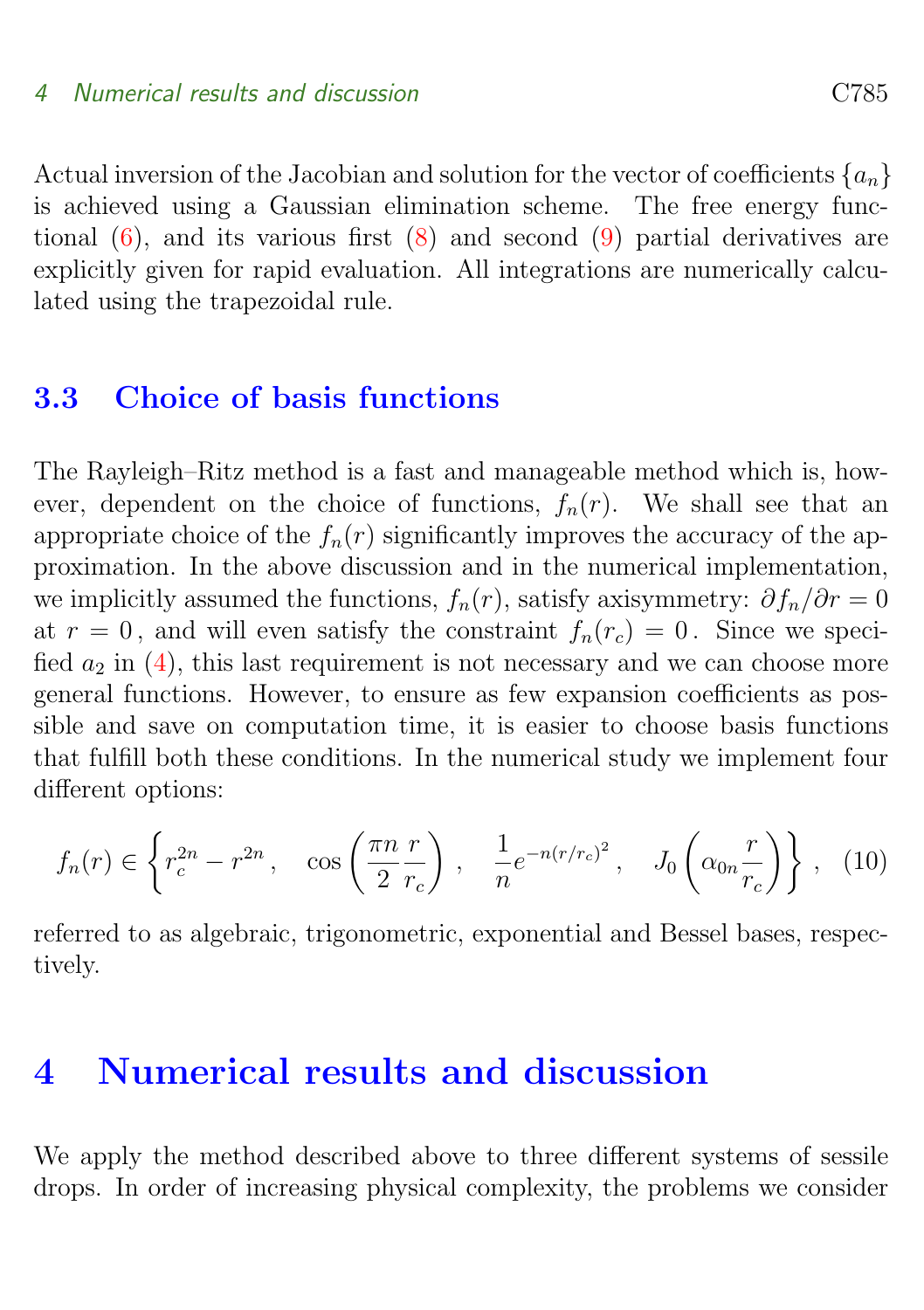are as follows. First is a free standing, unstressed drop of known volume resting on a horizontal substrate. This system alone of the three has an exact, closed form solution for the optimal shape: the minimizing free surface in this case is spherical, which provides us with an analytical test of the Rayleigh–Ritz method. The second problem involves a fluid drop sessile on a horizontal substrate subject only to the body force of gravity. No exact analytical solution is known. For tests of accuracy we refer to the solution obtained by numerical integration of the differential equation [\(2\)](#page-4-1). Finally, we consider the problem of a fluid drop, sessile under a gravitational body force, interacting through an attractive van der Waals force with a spherical particle of typical colloidal size. The results produced by the Rayleigh–Ritz method are presented for various numbers of terms  $(N)$ , basis functions,  $f_n(r)$ , and initial profiles,  $z_0(r)$ .

### <span id="page-10-0"></span>4.1 An unstressed sessile drop

It can be verified that the exact solution of the Euler–Lagrange equation for an unstressed sessile drop of given volume,  $V_0$ , is a section of a sphere. Figure [1b](#page-3-0) shows the relevant geometry. The sphere's radius is  $R = (r_c^2 +$  $(z_0^2)/2z_0$ , in terms of maximum height above the substrate,  $z_0$ , and contact radius,  $r_c$ . The volume for that part of the sphere above the substrate,  $z = 0$ , is  $V_0 = \frac{\pi}{6}$  $\frac{\pi}{6}z_0(3r_c^2+z_0^2)$ . Solving this third order equation for  $z_0$ , the only real root is substituted to solve for the sphere radius, R. Consequently, the sphere shape is √

<span id="page-10-1"></span>
$$
z_{\rm sph}(r) = z_0 - R + \sqrt{R^2 - r^2} \,. \tag{11}
$$

This exact solution is used for comparison with the Rayleigh–Ritz approxi-mation, [\(4\)](#page-7-1), using various basis functions,  $f_n(r)$ .

In the systems considered below we have no gravity and no interaction. The physical parameters are then  $q\Delta\rho = 0$ ,  $\gamma = 72.8 \text{ mN/m}$ ,  $V_0 = 25 \mu\text{L}$ and  $A = 0$ . The prescribed drop radius,  $r_c$ , is the only variable we vary in this case and of course the number of terms N involving coefficients,  $a_n$ ,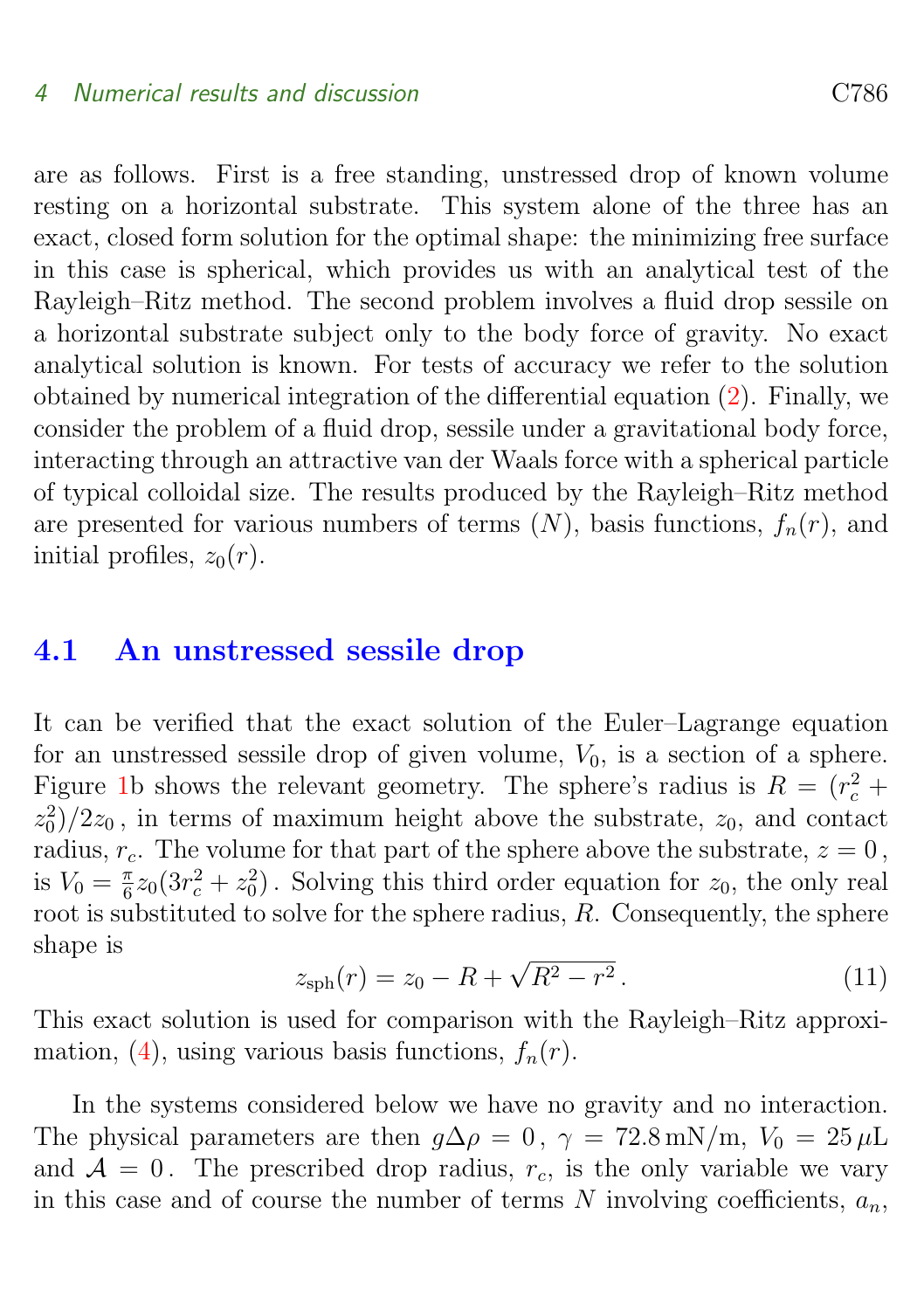

<span id="page-11-0"></span>Figure 2: Convergence of Rayleigh–Ritz drop profiles towards the exact solution (spherical cap, thick solid line), for increasing amount of correction terms, N. Profiles are obtained with the exponential basis functions, [\(10\)](#page-9-2). The inset shows the difference  $z_{\text{sph}}(r) - z_{\text{RR}}(r)$ . Physical parameters:  $g\Delta\rho =$  $0, \gamma = 72.8 \,\text{mN/m}, V_0 = 25 \,\mu\text{L}, r_c = 3.5 \,\text{mm}.$ 

where  $n = 3, \ldots, N$ . Varying the drop volume does not modify our results phenomenologically; the volume is therefore kept constant throughout this discussion.

For an unstressed drop, Figure [2](#page-11-0) shows the profiles obtained with the Rayleigh–Ritz method, for increasing amount of correction terms, using the exponential basis functions defined in  $(10)$ . The inset is a plot of the difference between exact and approximated drop profiles,  $z_{\rm sph}(r) - z_{\rm RR}(r)$ , where  $z_{\text{rR}}(r)$  is the Rayleigh–Ritz solution [\(4\)](#page-7-1). For all choices of basis functions, profiles obtained with only one term  $(N = 3)$  are in relative poor agreement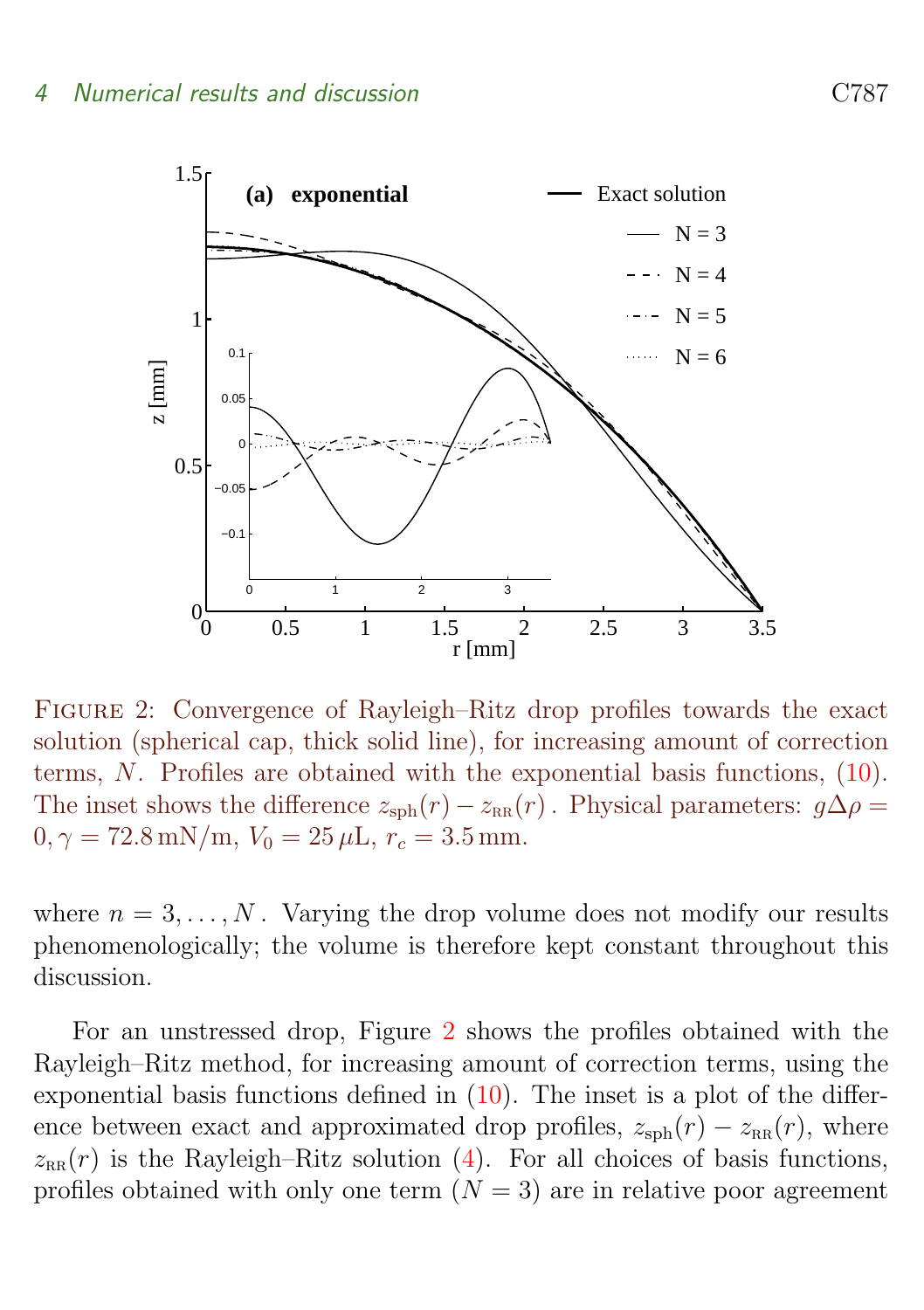

<span id="page-12-0"></span>Figure 3: Accuracy of the Rayleigh–Ritz solutions, for all basis functions [\(10\)](#page-9-2), and increasing amount of terms. The accuracy is characterized by the volume  $\Delta V$ , given in percentage of the drop volume,  $V_0$ . Significance of the lines and physical parameters like in Figure [2.](#page-11-0)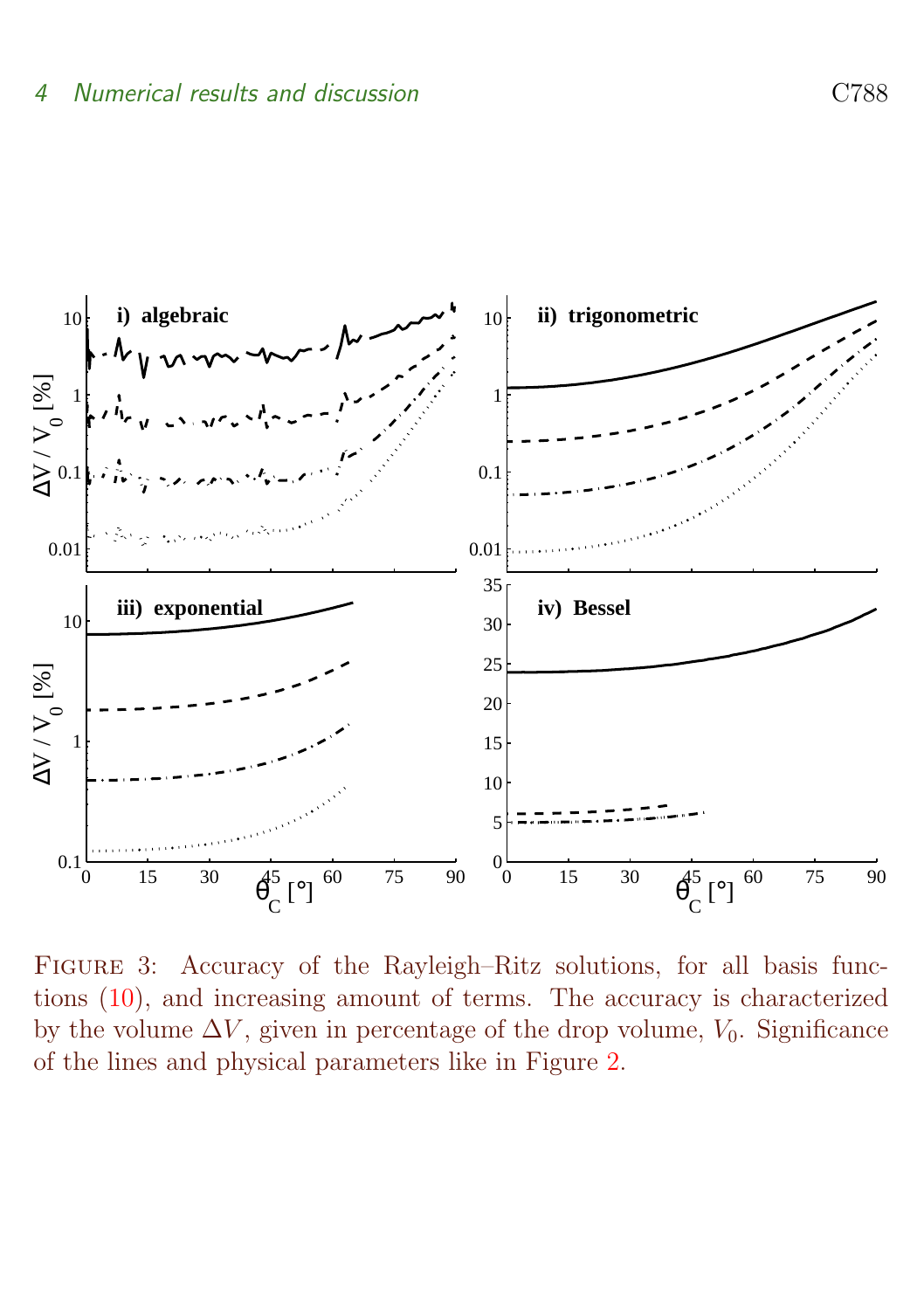with the exact solution  $(11)$ . As more terms are added, the series converge towards the sphere section, with the exception of the Bessel function expansion that seems to converge toward a different profile.

The rate of convergence and accuracy of the solutions depend strongly on the choice of basis function  $f_n(r)$ . The accuracy of the Rayleigh–Ritz drop profiles are characterized by the volume enclosed between the exact and the numerical shape,

$$
\Delta V := 2\pi \int_0^{r_c} r \left| z_{\rm sph}(r) - z_{\rm RR}(r) \right| dr.
$$

For all basis functions  $(10)$ , Figure [3](#page-12-0) illustrates the accuracy of the Rayleigh– Ritz profiles, in terms of the ratio  $\Delta V/V_0$ , as function of the number of correction terms, N, and the contact angle,  $\theta_c$ . For a prescribed drop volume and contact radius, the contact angle of the exact solution,  $\theta_c$ , is given by  $\cos \theta_c = 1 - z_0/R$  (see Figure [1b](#page-3-0)). With all basis functions, the accuracy of the Rayleigh–Ritz solutions increases as the drop contact radius,  $r_c$ , increases, that is, for decreasing contact angles,  $\theta_c$ . Similarly, as the number of terms increases we get better profiles as measured by a decreasing ratio  $\Delta V/V_0$ .

Clearly, for any value of the contact radius, the Bessel function basis,  $f_n(r) = J_0(\alpha_{0n}r/r_c)$ , does not give a good representation of the spherical profile, no matter how many terms are included in the series (see Figure [3](#page-12-0) iv). As we extend the number of expansion coefficients, the Rayleigh–Ritz solutions converge toward a limiting profile definitely different from the exact solution. The volume bounded by the Rayleigh–Ritz predictions and the spherical cap is relatively large compared with the corresponding values found with other basis functions. In addition, the values of the coefficients  $\{a_n\}_n^N$  $n=3$ increase rapidly with increasing number of terms, giving rise to problems in the program for rounding the profile shape (note the incomplete lines in Figure [3-](#page-12-0)iv), for  $N \geq 4$  and  $\theta_c \gtrsim 45^\circ$ .

Exponential basis functions,  $f_n(r) = \frac{1}{n} \exp[-n(r/r_c)^2]$ , generate profiles that slowly converge towards the exact solution, see Figure [2\)](#page-11-0). Using at least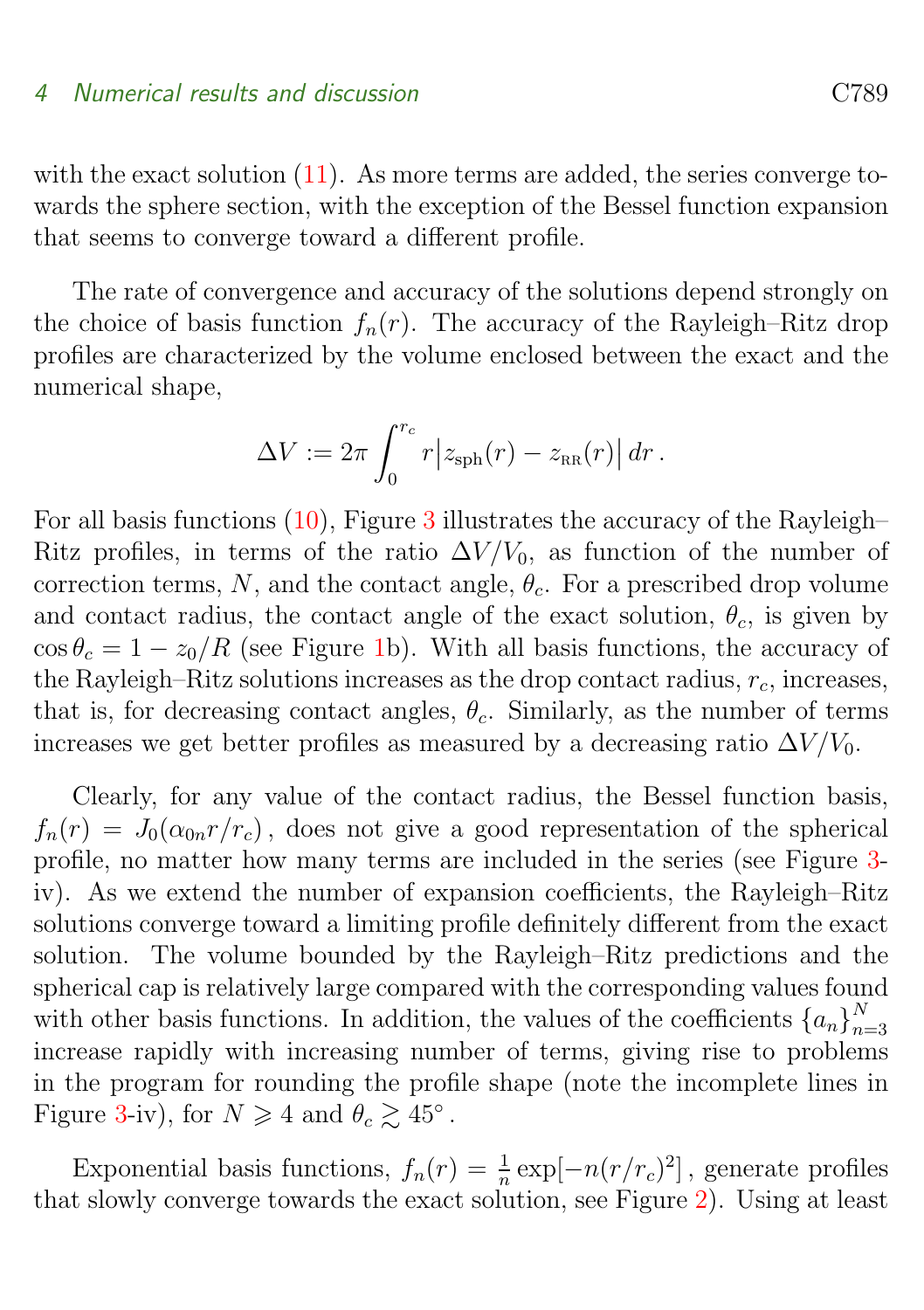

<span id="page-14-0"></span>Figure 4: Accuracy of the Rayleigh–Ritz solutions for drops under gravitational stress. Significance of the lines like in Figures [2–](#page-11-0)[3.](#page-12-0) Physical parameters are  $\gamma = 72.8 \text{ mN/m}$ ,  $V_0 = 100 \mu \text{L}$ ,  $r_c = 5.3 \text{ mm}$ .

four terms, the ratio  $\Delta V/V_0$  is of order 0.1%, see Figure [3-](#page-12-0)iii). However, this basis suffers the same drawback as the Bessel function basis: for small contact radii  $(\theta_c > 65^{\circ})$ , the Rayleigh–Ritz coefficients become very large and numerical problems appear.

For drops of small to medium contact radii  $(\theta_c \geq 35^{\circ})$ , the algebraic basis functions,  $f_n(r) = r_c^{2n} - r^{2n}$ , give the most satisfying results. These rapidly produce accurate profiles compared with the sphere cap solution. With four or more terms,  $\Delta V/V_0 \simeq 0.01\%$  for low contact angle values. Large coefficients, however, are generated for some contact radii, while for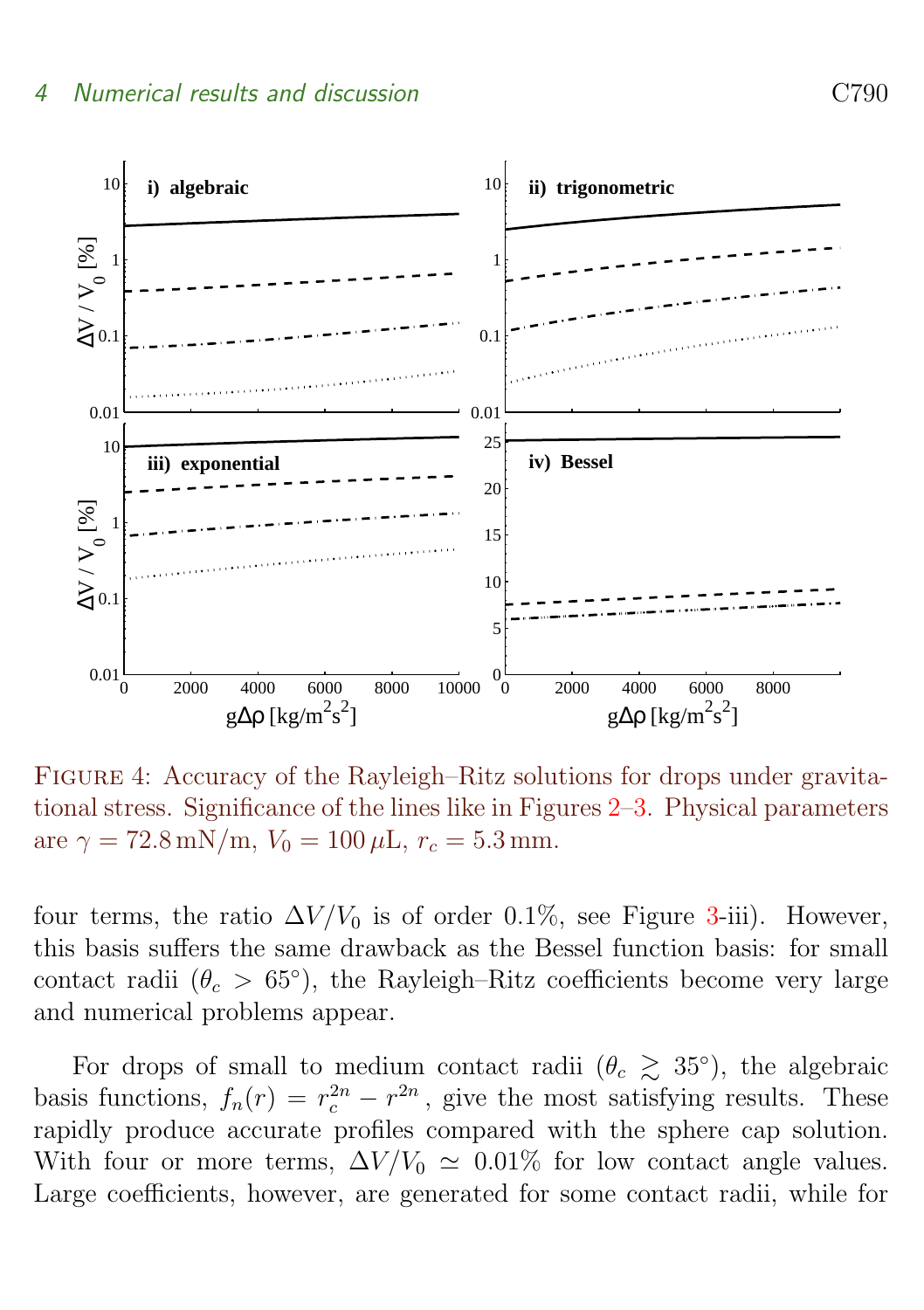

<span id="page-15-0"></span>Figure 5: Accuracy of the Rayleigh–Ritz solutions for drops under gravitational stress. Significance of the lines like in Figures [2–](#page-11-0)[3.](#page-12-0) Physical parameters are  $g\Delta\rho = 9776 \text{ kg/m}^2\text{s}^2$  (right).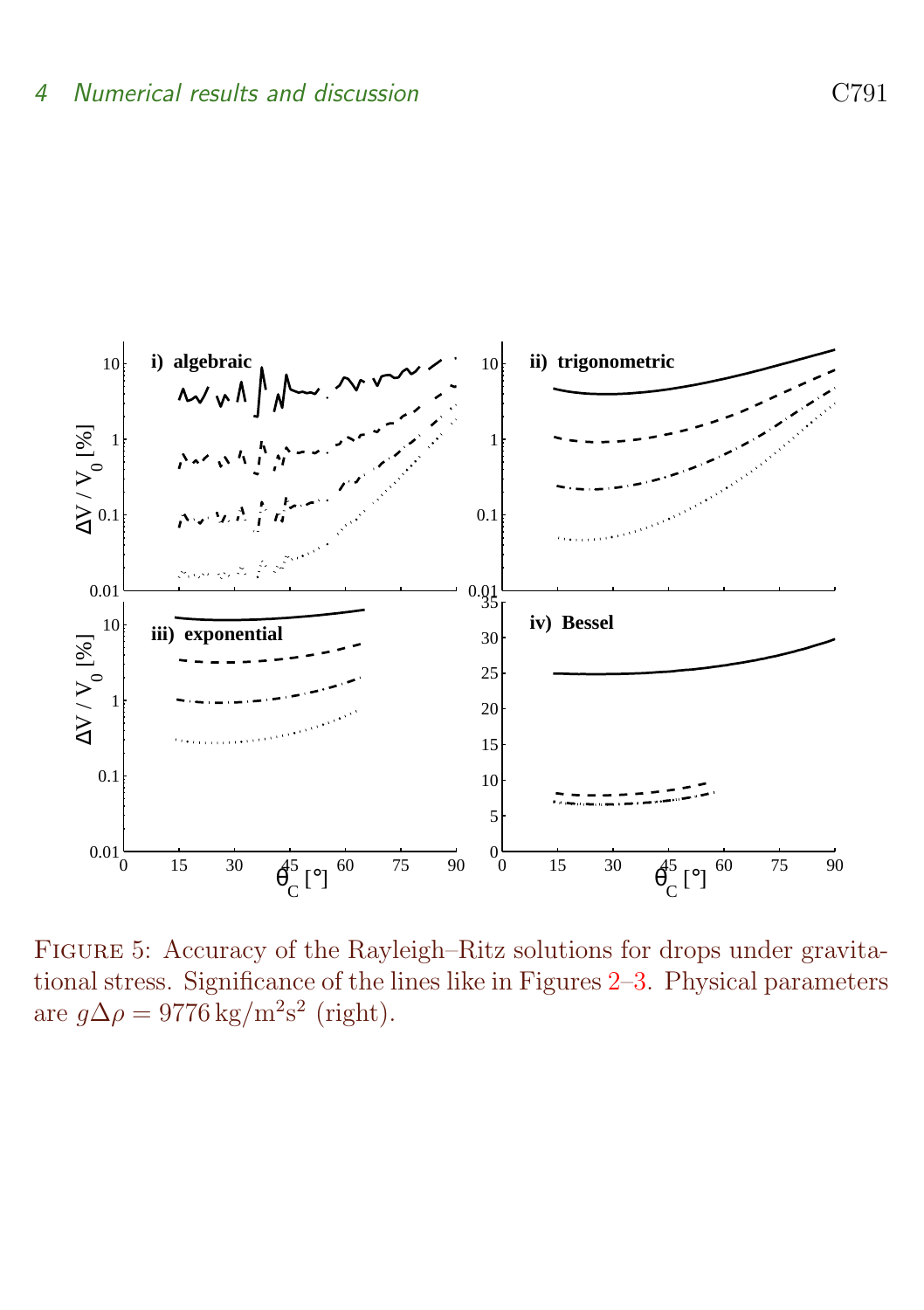some values of  $r_c$  no solution can be found at all, no matter how many terms are included in the series (see the "gaps" in the curves in Figure [3-](#page-12-0)i).

The trigonometric basis functions,  $f_n(r) = \cos(\frac{1}{2}\pi nr/r_c)$ , produce better profiles with increasing number of terms. Indeed, for large contact radii, these are the most satisfying functions: the ratio  $\Delta V/V_0$  drops below 0.01% for small values of  $\theta_c$ , when taking at least four terms into account. This function choice incidentally produces small,  ${a_n}_{n=3}^N$  values, that decrease with increasing number of terms, avoiding numerical complications. This makes this choice of basis a strong candidate.

## <span id="page-16-0"></span>4.2 A sessile drop stressed under gravity

For this system we set up the same scenario as in the previous section. The only change we make to the system is to include a gravitation contribution. That is, a finite gravity, q, and density difference,  $\Delta \rho$ , across the liquidgas interface. The physical parameters and fixed values for this system are  $g = 9.81 \,\mathrm{m/s^2}$ ,  $\gamma = 72.8 \,\mathrm{mN/m}$ ,  $V_0 = 100 \,\mu\mathrm{L}$  and  $\mathcal{A} = 0$ , since we assume no interaction force. The prescribed drop radius,  $r_c$ , and density difference,  $\Delta \rho$ , are the variables we vary in this case, as well as the number of correction terms,  $a_n$ , where  $n = 3, \ldots, N$ . Variation of the volume does not lead to qualitative modifications of our results.

With a gravitational force, increases in density difference result in increasingly flatter drop at the apex. This effect is observed for density differences  $\Delta \rho > 10 \text{ kg/m}^3$ . The profile shape under a gravitational force is expected to be below the spherical shape, a fact confirmed using a sufficient number of terms. Due to the volume condition, successive terms tend to push the profile out at the edges while making the drop flatter at the apex, as a result of the influence of gravity.

For a given density difference,  $\Delta \rho$ , the convergence of the Rayleigh–Ritz solutions towards the exact solution exhibits similar overall behavior as for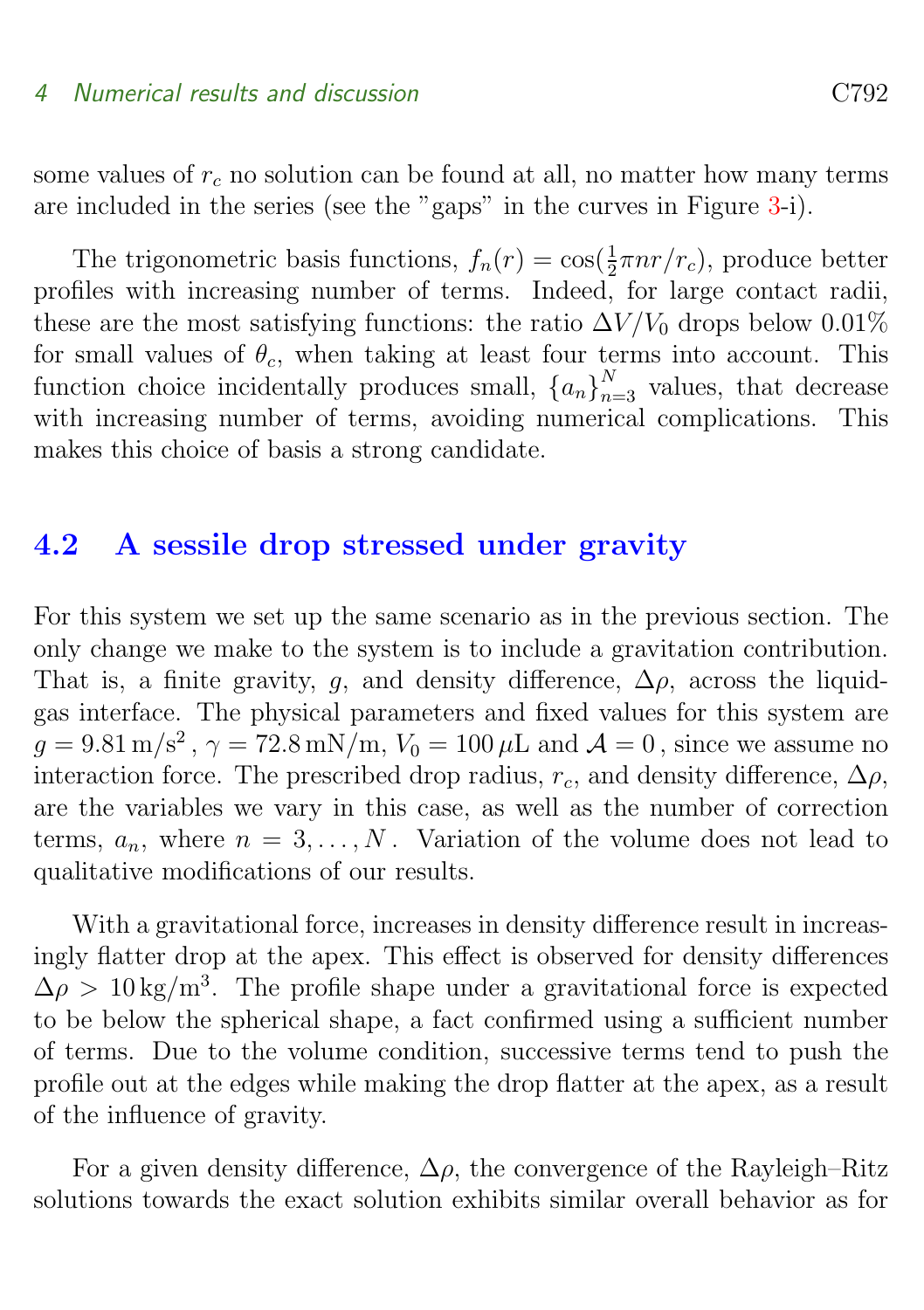

<span id="page-17-0"></span>FIGURE 6: Effect of the van der Waals attraction on a water drop profile, as the interacting particle approaches. Position of the particle given by the separating distance at the apex,  $D_0$ . The insets show the separation around the apex between exact and the interaction-free solutions. Rayleigh–Ritz profiles obtained with the exponential function form. Physical parameters:  $\mathcal{A} = 20 \cdot 10^{-21}$  J,  $R_p = 250 \,\mu \text{m}$ . Significance of the lines like in Figures [2–](#page-11-0)[3.](#page-12-0)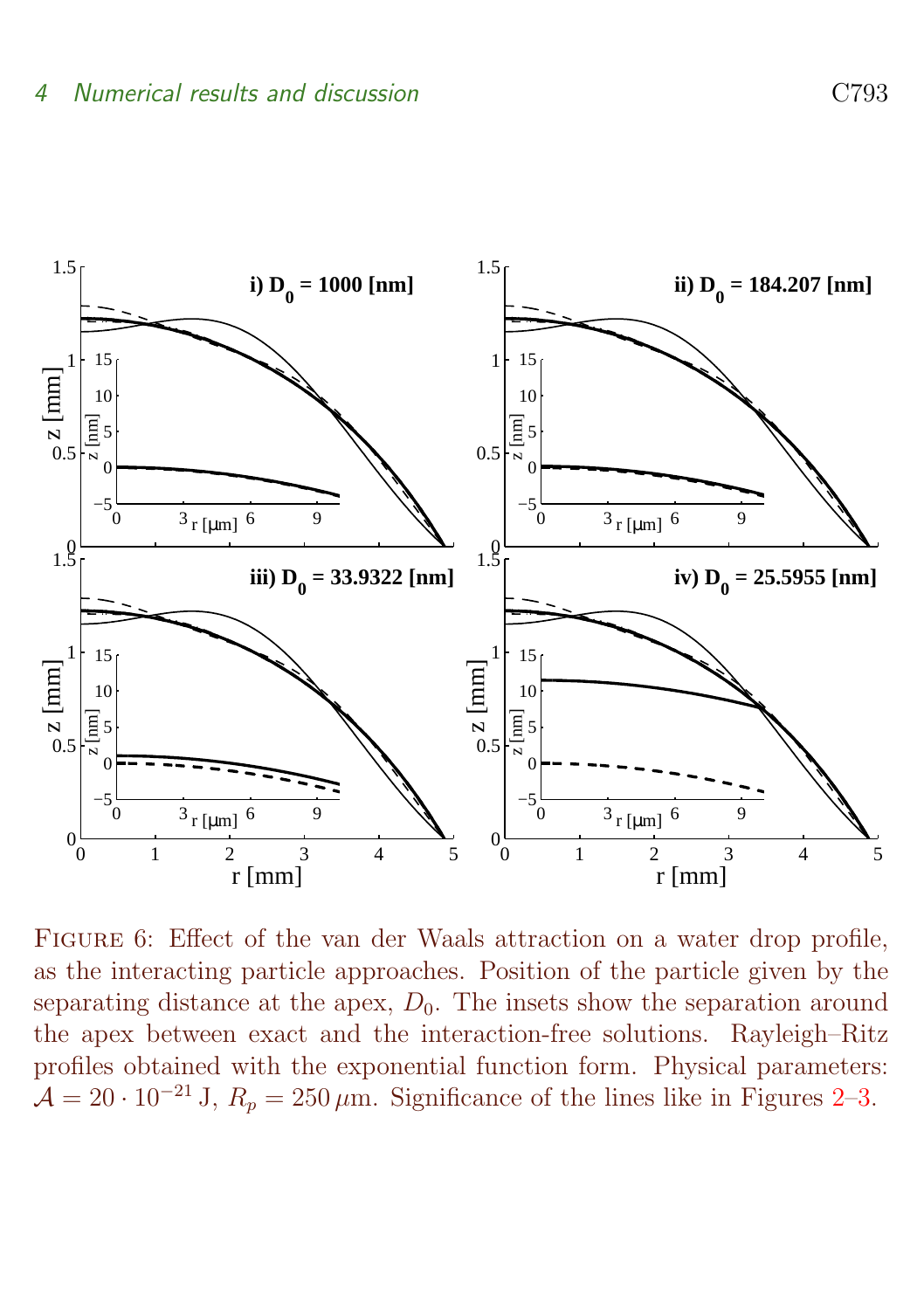

<span id="page-18-0"></span>Figure 7: Difference between the Rayleigh–Ritz and the exact solutions, for drops set to combined gravitational and van der Waals stress. Physical parameters:  $\mathcal{A} = 10 \cdot 10^{-21}$  J,  $R_p = 100 \,\mu\text{m}$ ,  $D_0 = 20 \,\text{nm}$ . Significance of the lines like in Figures [2](#page-11-0)[–3.](#page-12-0)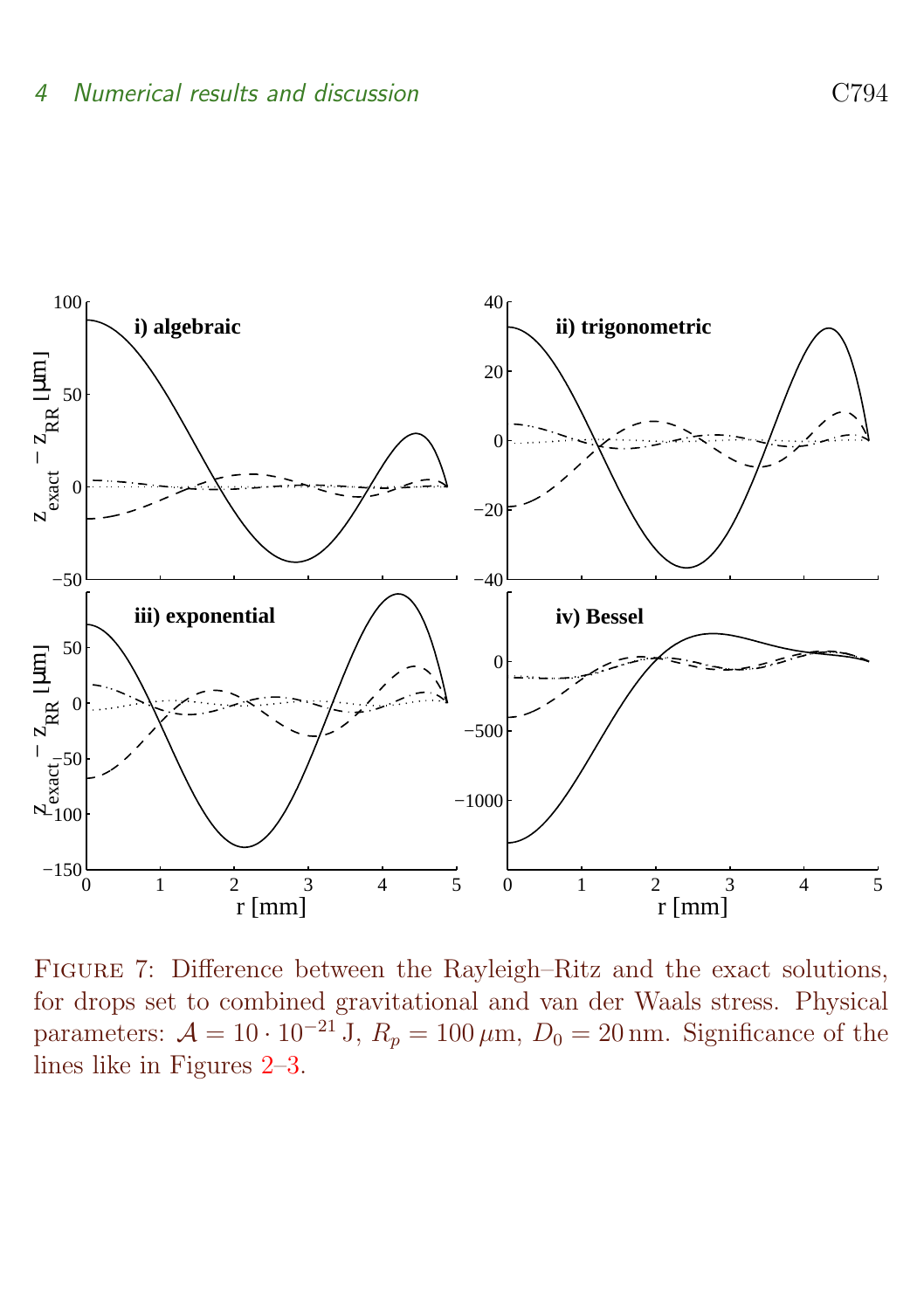the unstressed drop. However, to obtain a satisfying solution, more correction terms are necessary because of the additional complication of the gravitational body force. This is confirmed by a study of the accuracy, as a function of the contact angle and the density difference, see Figures [4–](#page-14-0)[5.](#page-15-0) In terms of the contact angle dependence, the accuracy of the Rayleigh– Ritz solutions is best with the algebraic basis for low contact angles and the trigonometric function basis for large contact angles. For a fixed contact radius, values of the ratio  $\Delta V/V_0$  increase with the gravitational factor  $q\Delta\rho$ , implying that, as the effect of gravity increases, more correction terms must be incorporated to the series to obtain a given level of accuracy. Note that in the presence of gravity, for all choices of basis functions considered and any number of correction terms, the Rayleigh–Ritz solutions have the best accuracy for drops with a certain contact angle  $(\theta_c \approx 25^{\circ})$  in the case illustrated in Figures  $4-5$  $4-5$ ). This value for the optimal contact angle decreases with diminishing gravitational effect, and becomes 0<sup>°</sup> in absence of gravitational stress.

Rayleigh–Ritz solutions are numerically difficult to obtain under the same conditions as for unstressed drops (see previous subsection); only the trigonometric function basis is always reliable. On the other hand, determination of the exact solution by numerical integration of the differential equation [\(2\)](#page-4-1) is troublesome when the contact angle is too small. As a consequence, we have no exact solutions for drops with  $\theta_c < 15^\circ$ .

## <span id="page-19-0"></span>4.3 A sessile drop stressed under gravity and interaction

In this section we consider a drop in air, under the combined influence of gravity and an attractive van der Waals interaction. The physical parameters and fixed values for this system are  $g = 9.81 \text{ m/s}^2$ ,  $\Delta \rho = 997 \text{ kg/m}^3$ ,  $\gamma =$ 72.8 mN/m,  $V_0 = 50 \,\mu L$  and  $r_c = 4.9 \,\text{mm}$ . The spherical particle radius,  $R_p$ , the Hamaker constant,  $A$ , and the minimum separation between particle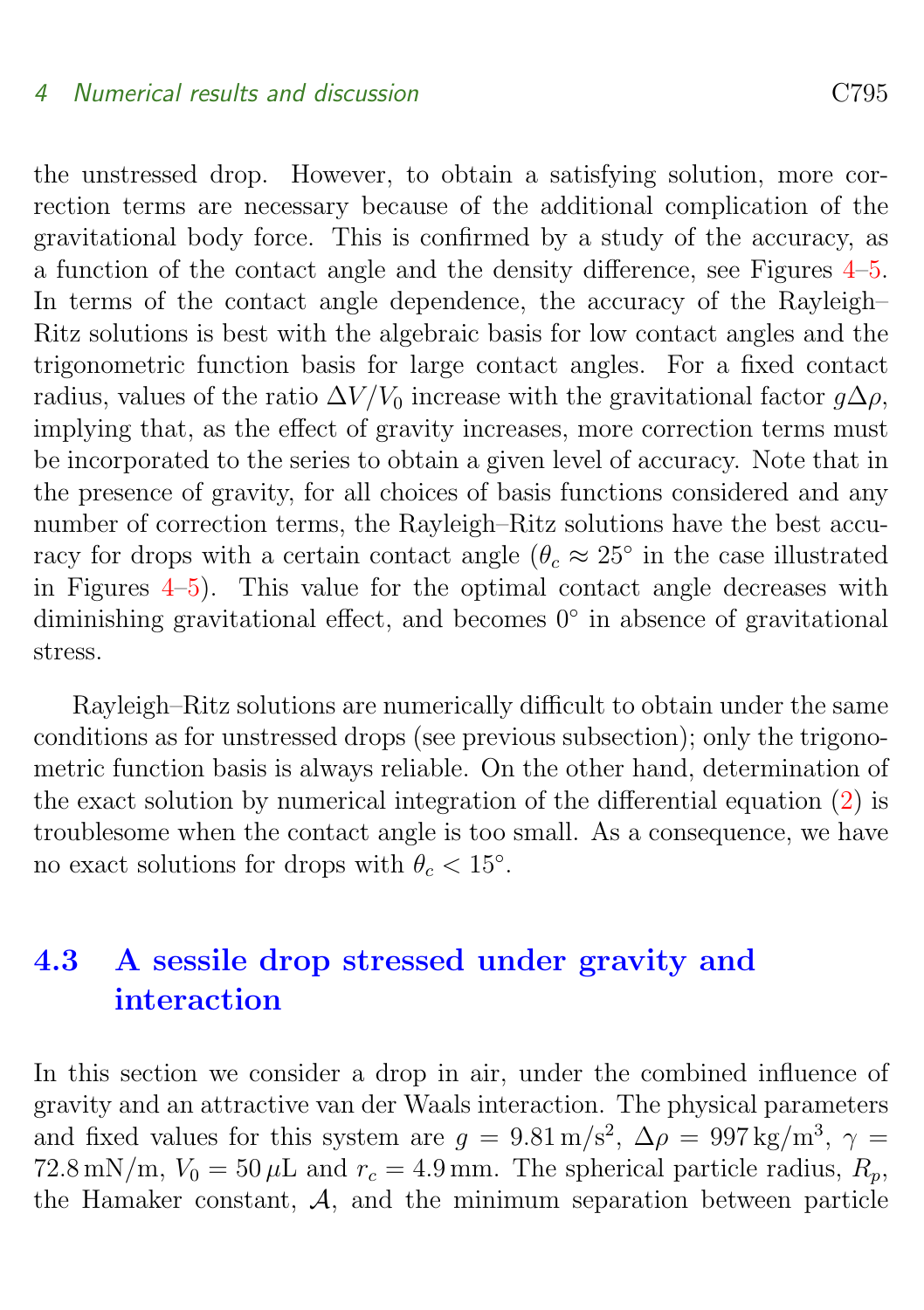and drop,  $D_0$ , are the variables we vary in this case. We gradually increase the interaction constant, A, and the particle radius,  $R_p$ , to see if and how it affects the profile shape of the drop and where the extreme limits for the minimum separating distance,  $D_0$ , are to be found. The differences in profiles,  $z_{\text{exact}}(r) - z_{\text{RR}}(r)$ , shown in Figure [7](#page-18-0) indicate how small the deformations are for various minimum distances  $D_0$ .

The van der Waals attraction is maximal at the drop apex, but affects the whole drop shape. Under an attractive stress, the drop profile is raised up around the apex, and pushed in around the edges. When the particle approaches the drop surface, the apex deformation grows at an exponential rate. However, the interacting particle cannot be brought arbitrarily close to the drop surface: below a certain limiting separation, denoted  $D_{0,\text{min}}$ , the particle is too close and triggers rupture of the interface. That point corresponds to the stability limit of the system, where the drop 'jumps up' and captures the particle. At larger separations, the drop shape differs only marginally from the solution without interaction. A significant difference is only be observed when the particle is close to the stability limit.

The deformation process for decreasing apex separations,  $D_0$ , is shown in Figure [6.](#page-17-0) The thick solid lines are exact solutions, and the thick dashed line is the profile in the absence of interaction  $(A = 0, g$  gravity only). As seen from the insets, the extent of the deformation due to the van der Waals stress is very small in comparison with the deformation induced by gravity. Around the apex, the profile rise is of the order of nanometers. The Rayleigh–Ritz solutions obtained with the exponential basis functions are also plotted in Figure [6,](#page-17-0) for the first four correction terms. At the apex, the magnitude of these corrections is much larger than the extent of the van der Waals deformation itself. For a fixed separation close to the limit,  $D_{0,\text{min}}$ , we show in Figure [7](#page-18-0) the convergence of Rayleigh–Ritz profiles as a function of number of terms. For the bases considered, it is necessary to include at least 10 terms in the Rayleigh–Ritz series in order to reach the level of detail typical of the van der Waals deformation. The incorporation of a fair number of correction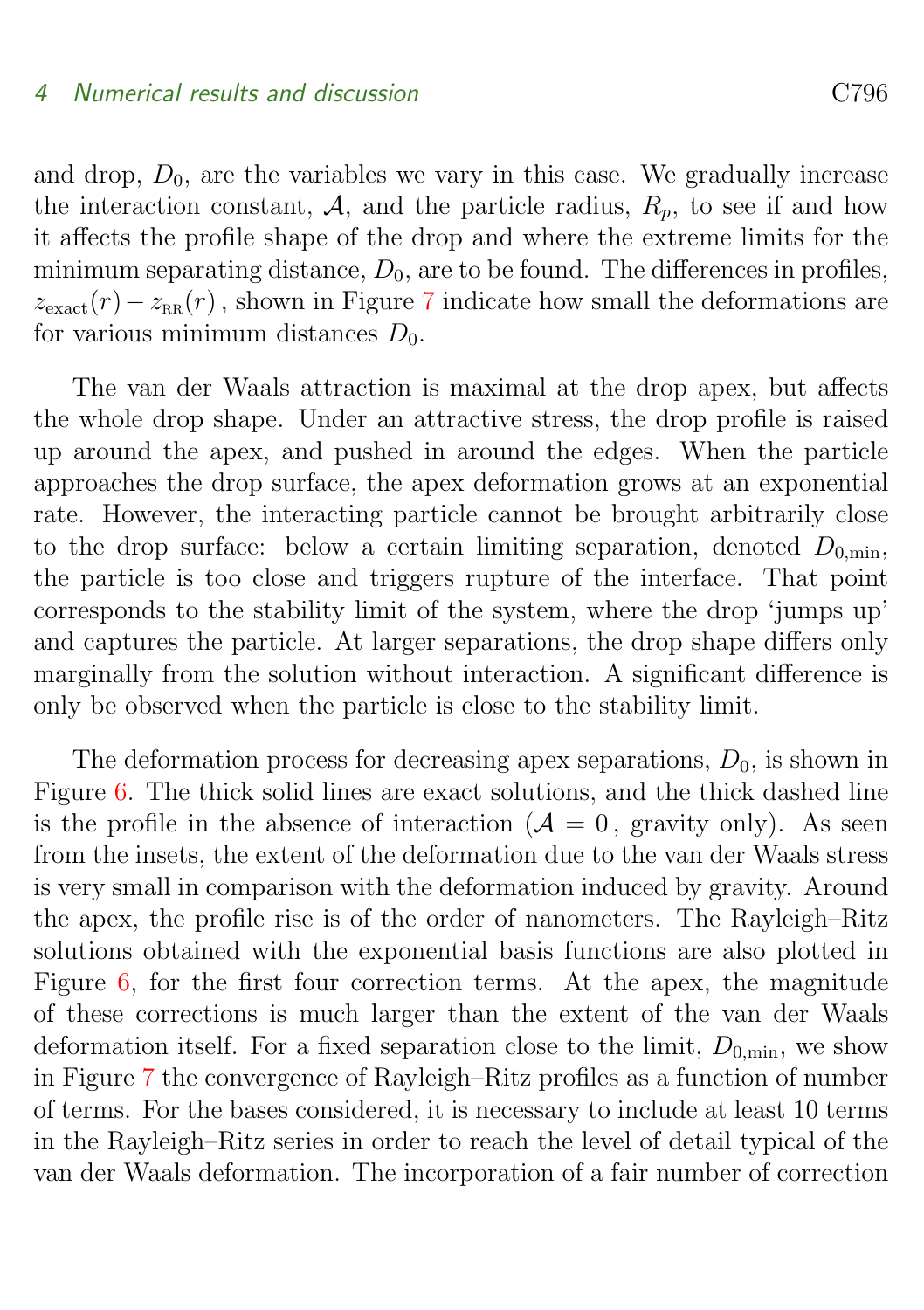

<span id="page-21-0"></span>FIGURE 8: Determination of the closet approach distance,  $D_{0,\text{min}}$ , using the Rayleigh–Ritz profiles, for different values of the Hamaker constant,  $A$ , and particle radius,  $R_p$ . Physical parameters are  $R_p = 500 \,\mu \text{m}$ .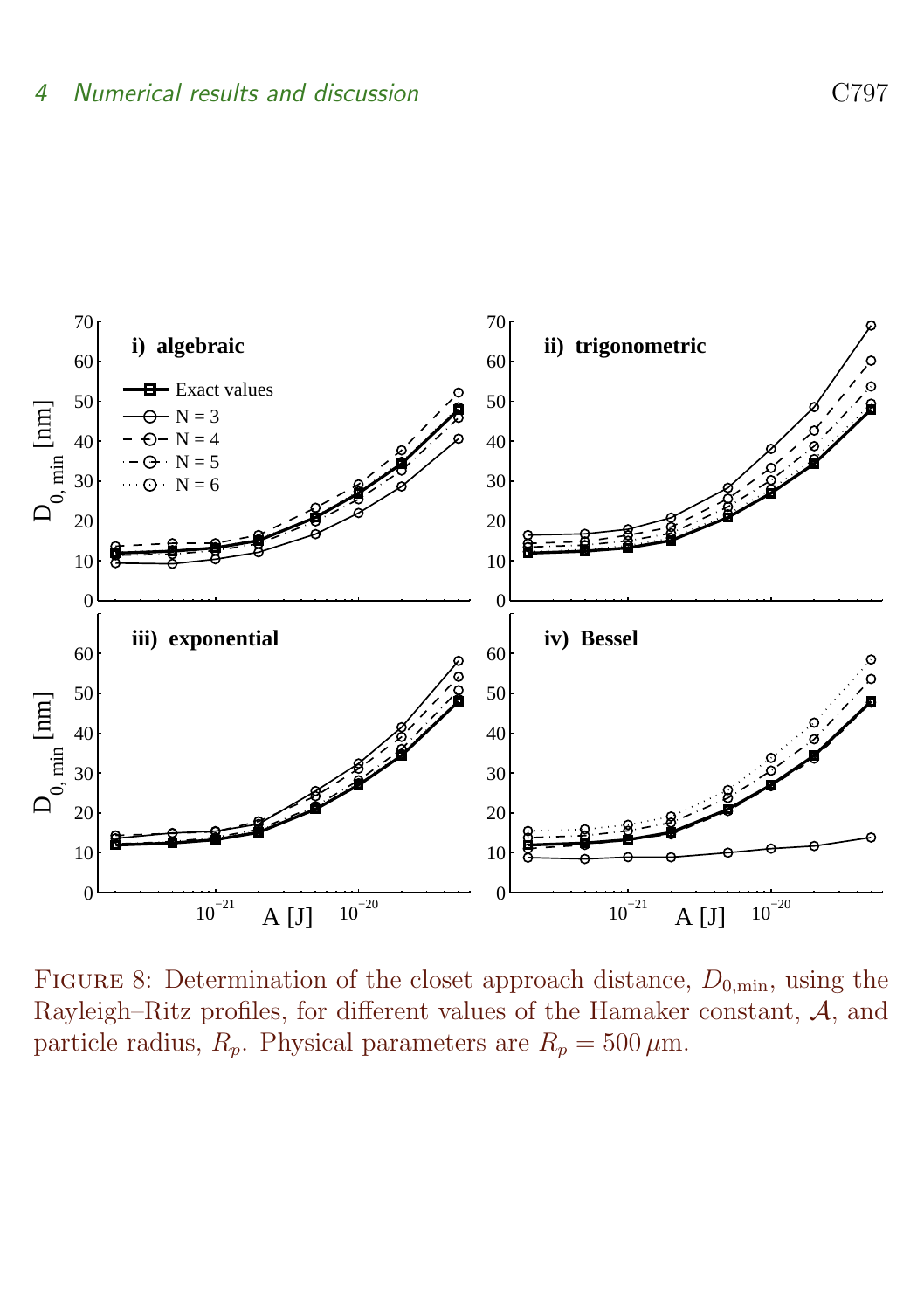

<span id="page-22-0"></span>FIGURE 9: Determination of the closet approach distance,  $D_{0,\text{min}}$ , using the Rayleigh–Ritz profiles, for different values of the Hamaker constant, A, and particle radius,  $R_p$ . Physical parameters are  $\mathcal{A} = 10^{-21}$  J.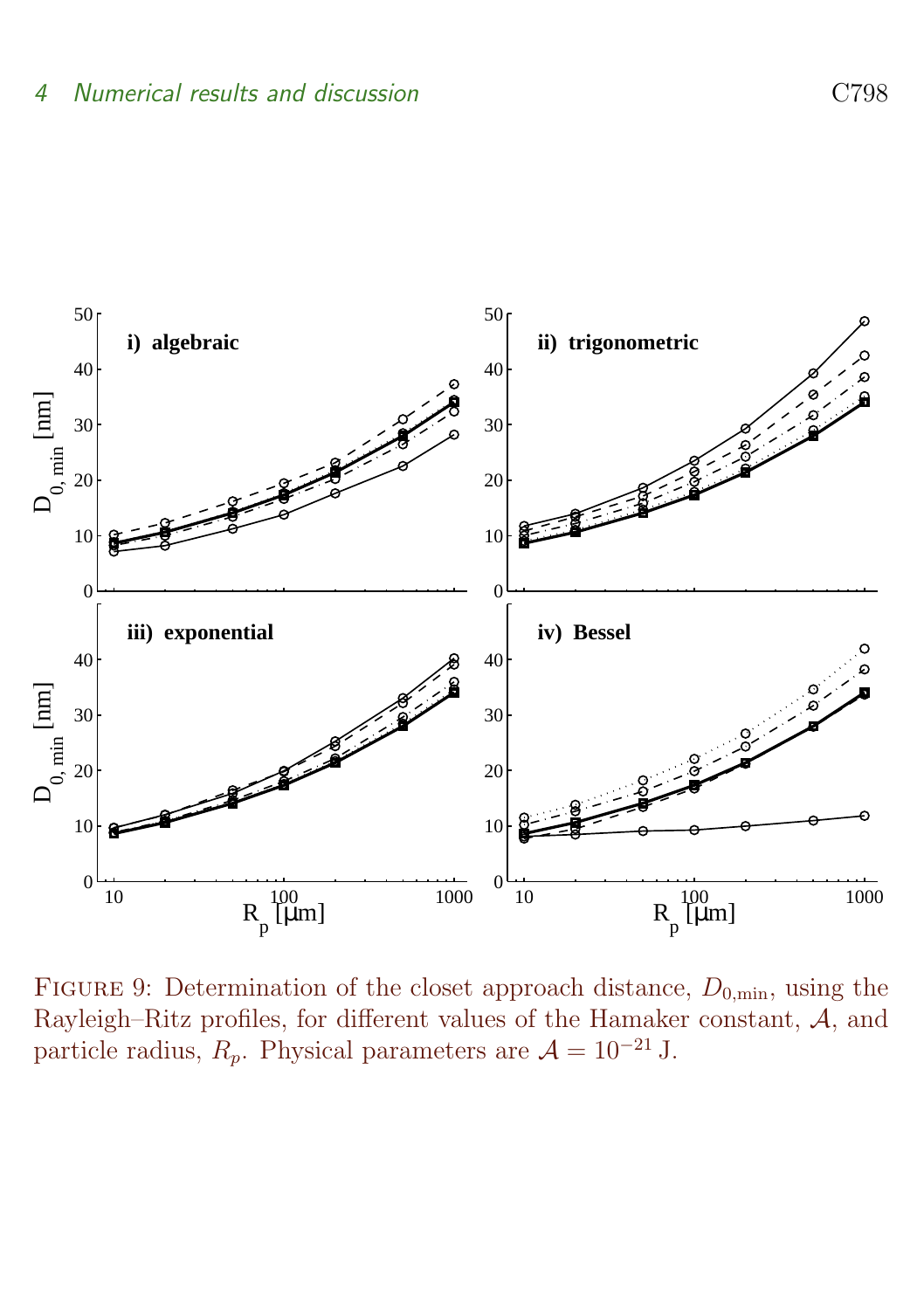terms is thus necessary to obtain a solution that reliably reproduces the effect of the interaction around the apex.

The small deformation and its slow growth upon particle approach lead to drop shapes very close to those obtained for a simple gravitational stress. Even for large particle radii,  $R_p$ , or large Hamaker constants,  $A$ , we observe small interaction induced profile differences. If sufficiently large, the drop radius,  $r_c$ , and density difference,  $\Delta \rho$ , do make the drop more compact and stable. This gives rise to small profile absolute changes due to interaction. Since the particle draws up the drop surface by means of the attractive interaction, increasing the density difference,  $\Delta \rho$ , results in smaller profile changes and gives rise to more squat, heavier and stable drops.

In varying the separation  $D_0$ , the Rayleigh–Ritz solutions and the ratio  $\Delta V/V_0$  remain almost constant. The accuracy is reasonable and comparable to those for drops set under gravity only. However, in contrast with the discussion of Figures  $6-7$ , accuracy in terms of the whole, macroscopic drop volume,  $V_0$ , is not an appropriate measure considering the small scale of the van der Waals deformation.

For values of  $D_0$  below the stability limit,  $D_{0,\text{min}}$ , numerical problems appear and it is in principle impossible to find Rayleigh–Ritz solutions. Using this as a criterion to detect the limit, in Figures  $8-9$  $8-9$  we compare the limiting separations,  $D_{0,\text{min}}$ , found for the Rayleigh–Ritz solution, with the limits for the full numerical solution of [\(2\)](#page-4-1)

Physically, the minimum distance of closest approach,  $D_{0,\text{min}}$ , becomes smaller for decreasing particle radius and Hamaker constant. That is, a small, weakly interacting spherical particle can be placed closer to the surface of the drop without causing the drop surface to rupture. We may find that we may need to increase the particle radius or Hamaker constant in order to induce a sufficient interaction to significantly affect the drop surface.

The limits predicted by use of the Rayleigh–Ritz solutions depend unfortunately on the number of terms, N. However, the physical trends, in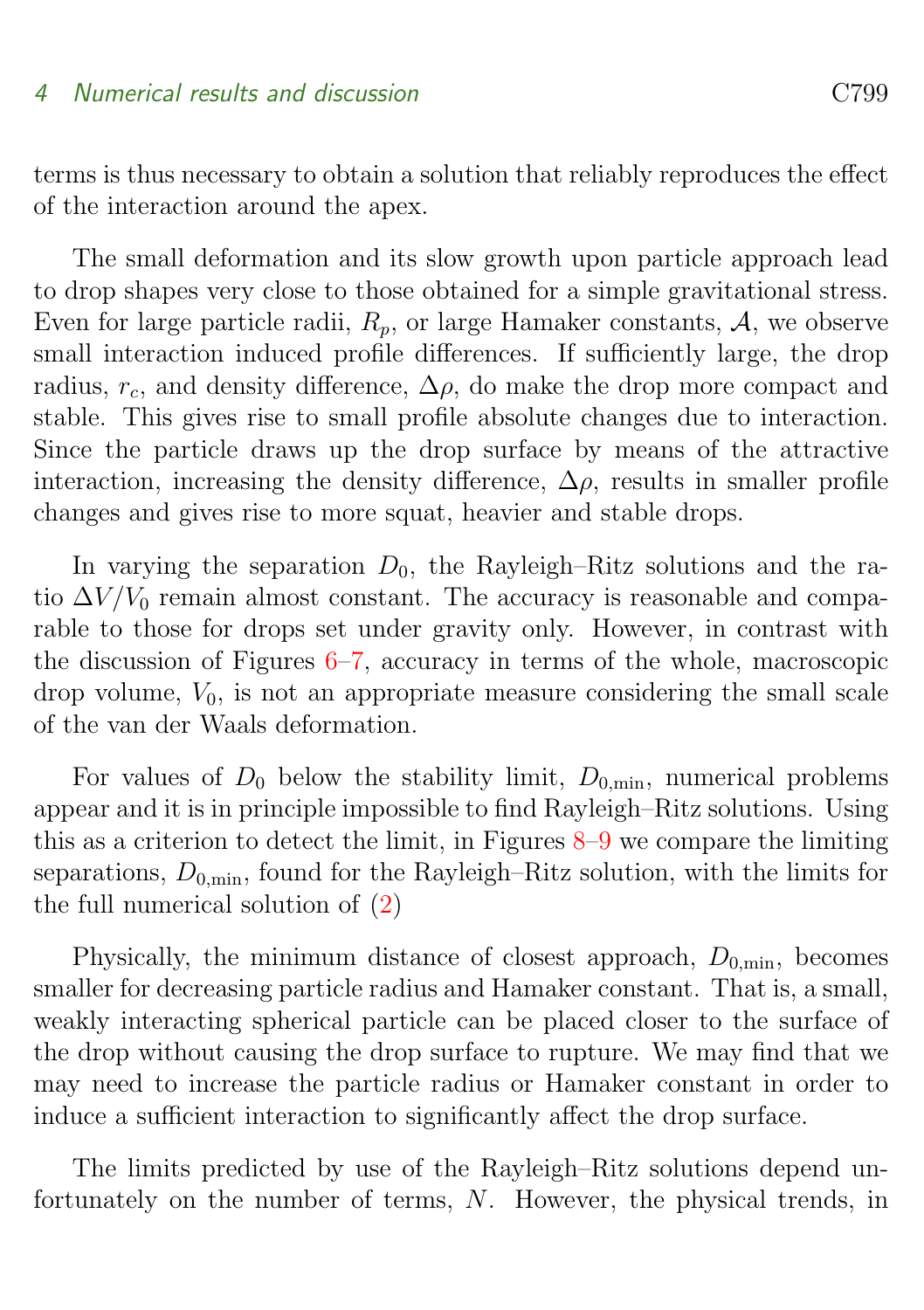### 5 Overall summary C800

term of dependence on Hamaker constant and particle radius, are respected. Moreover, with the notable exception of the Bessel function basis using only one term, we obtain values of  $D_{0,\text{min}}$  that closely agree with the exact limiting separation. It is one of our aims in future work to improve the detection of the stability limit.

## <span id="page-24-1"></span>5 Overall summary

The Rayleigh–Ritz method obtains approximate solutions for a sessile drop under various conditions of stress. We made use of an ansatz that takes care of the basic conditions of substrate contact and constant volume condition, as well as the boundary condition of constant contact radius. The solutions were compared with full numerical solutions of the Euler-lagrange equation, [\(2\)](#page-4-1), and characterized in terms basis function choice and number of terms. In general, the macroscopic accuracy is very good with just a few correction terms, and the Rayleigh–Ritz method provides a fast and reliable way of determining drop shapes. For systems including interaction with a particle, more correction terms must by taken into account to capture the small deformation induced by the van der Waals attraction; only then are solutions accurate at the scale characteristic of the interaction. The limiting separation,  $D_{0,\text{min}}$ , can also be determined for any particle geometry and interaction strength. The results are, in general, in good agreement with the physical behavior and accurate numerical limiting values.

## **References**

- <span id="page-24-2"></span><span id="page-24-0"></span>[1] H.-J. Butt, J. Colloid Interface Sci. 166, 109 (1994). [C777](#page-1-1)
- <span id="page-24-3"></span>[2] W. A. Ducker, Z. Xu and J. N. Israelachvili, Langmuir 10, 3279 (1994). [C777](#page-1-1)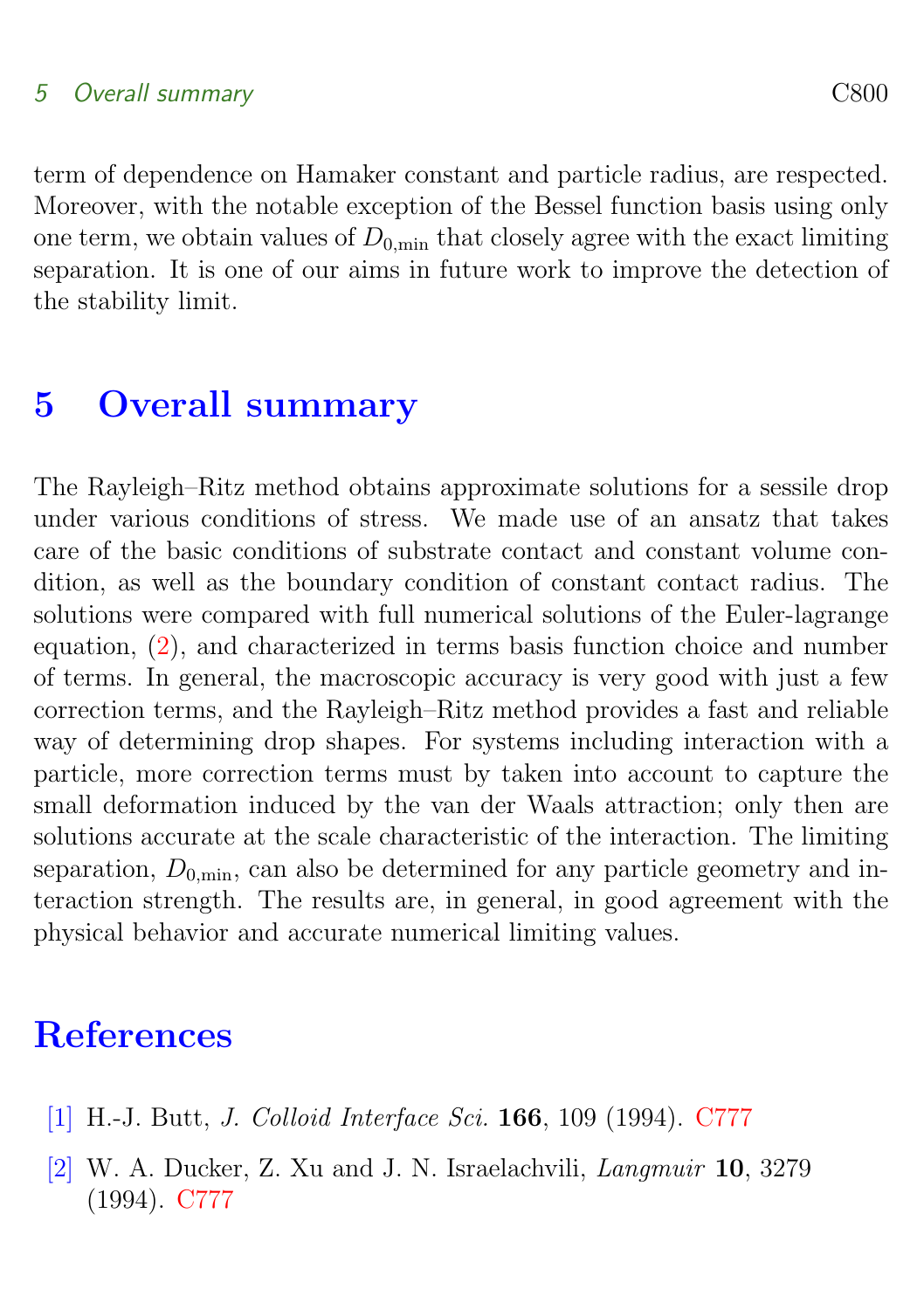#### References C801

- <span id="page-25-0"></span>[3] M. L. Fielden, R. A. Hayes and J. Ralston, Langmuir 12, 3721 (1996). [C777](#page-1-1)
- <span id="page-25-1"></span>[4] S. Basu and M. M. Sharma, J. Colloid Interface Sci. 181, 443 (1996). [C777](#page-1-1)
- <span id="page-25-2"></span>[5] P. G. Hartley, F. Grieser, P. Mulvaney and G. W. Stevens, Langmuir 15, 7282 (1999). [C777](#page-1-1)
- <span id="page-25-3"></span>[6] S. A. Nespolo, D. Y. C. Chan, F. Grieser, P. G. Hartley and G. W. Stevens, Langmuir 19, 2124 (2003). [C777](#page-1-1)
- <span id="page-25-4"></span>[7] R. G. Horn, D. J. Bachmann, J. N. Connor and S. J. Miklavcic, J. Phys.: Condens. Matter 8, 9483 (1996). [C777](#page-1-1)
- <span id="page-25-5"></span>[8] J. N. Connor, Measurement of Interactions Between Solid and Fluid Surfaces, Doctoral Thesis: University of South Australia, 2001, ISBN 0-868039152. [C777](#page-1-1)
- <span id="page-25-6"></span>[9] J. N. Connor, and R. G. Horn, Langmuir 17, 7194 (2001). [C777](#page-1-1)
- <span id="page-25-7"></span>[10] J. N. Connor and R. G. Horn, Rev. Sci. Inst. 74, 4601 (2003). [C777](#page-1-1)
- <span id="page-25-8"></span>[11] N. Chen, T. Kuhl, R. Tadmor, Q. Lin and J. Israelachvili, Phys. Rev. Lett. 92, 024501:1-4 (2004). [C777](#page-1-1)
- <span id="page-25-9"></span>[12] M. L. Forcada, N. R. Arista, A. Gras-Marti, H. M. Urbassek, and R. Garcia-Molina, Phys. Rev. B 44, 8226 (1991). [C777](#page-1-1)
- <span id="page-25-10"></span>[13] S. J. Miklavcic, R. G. Horn and D. J. Bachmann J. Phys. Chem. 99, 16357 (1995). [C777](#page-1-1)
- <span id="page-25-11"></span>[14] S. J. Miklavcic Phys. Rev. E 54, 561 (1996). [C777](#page-1-1)
- <span id="page-25-12"></span>[15] D. Bachmann, and S. J. Miklavcic, Langmuir 12, 4197 (1996). [C777](#page-1-1)
- <span id="page-25-13"></span>[16] S. J. Miklavcic Phys. Rev. E 57, 561 (1998). [C777](#page-1-1)